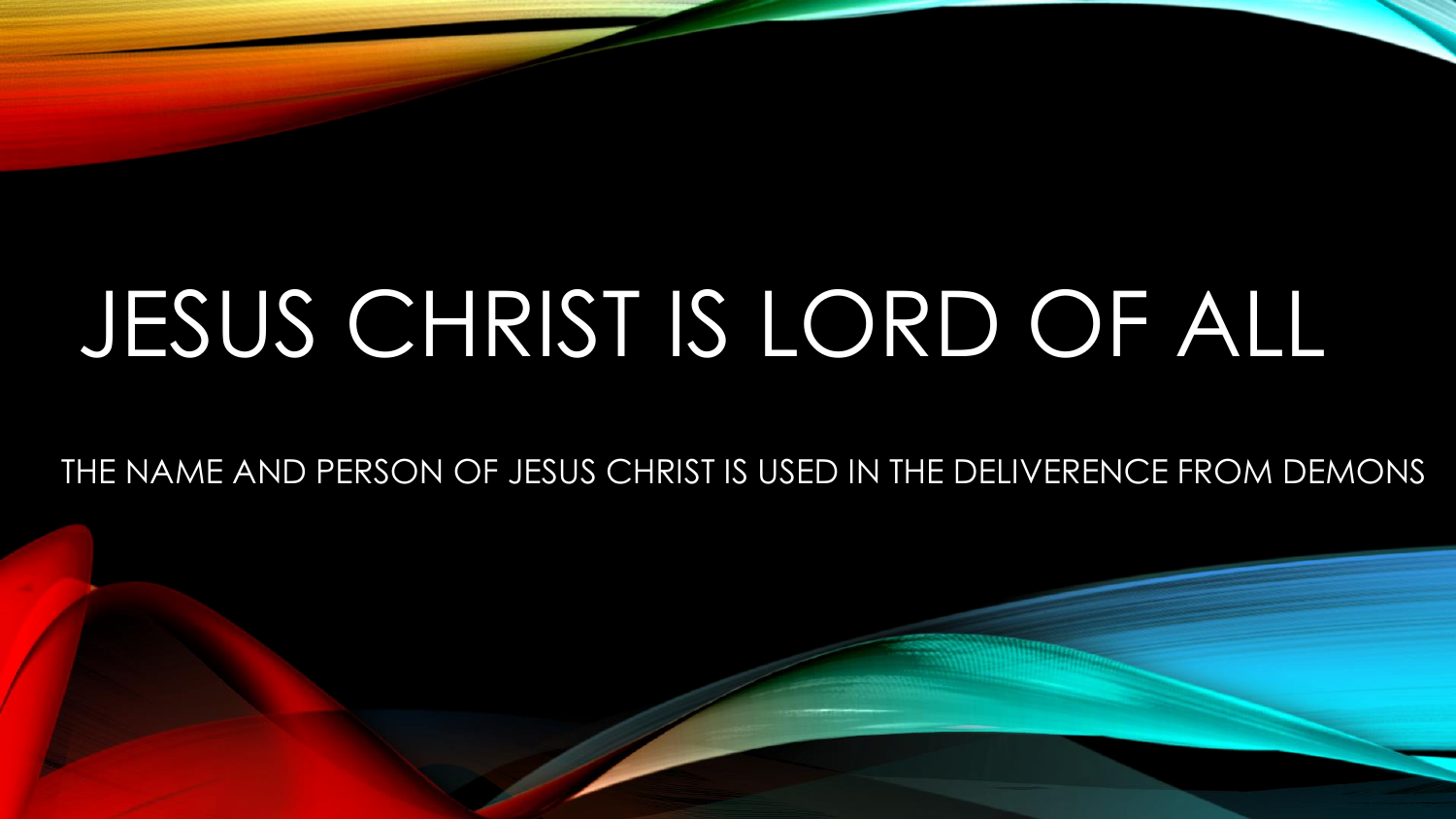#### JESUS CHRIST CONQUERS ALL DEMONS AT THE CROSS

- **Col 2:14** Blotting out the handwriting of ordinances that was against us, which was contrary to us, and took it out of the way, nailing it to his **cross**;
- Col 2:15 *And* having **spoiled** principalities and powers, he made a shew of them openly, triumphing over them in it.
- CP JOHN 12:31-33 OF JUDGMENT

There is Power in the **Blood of** Jesus Christ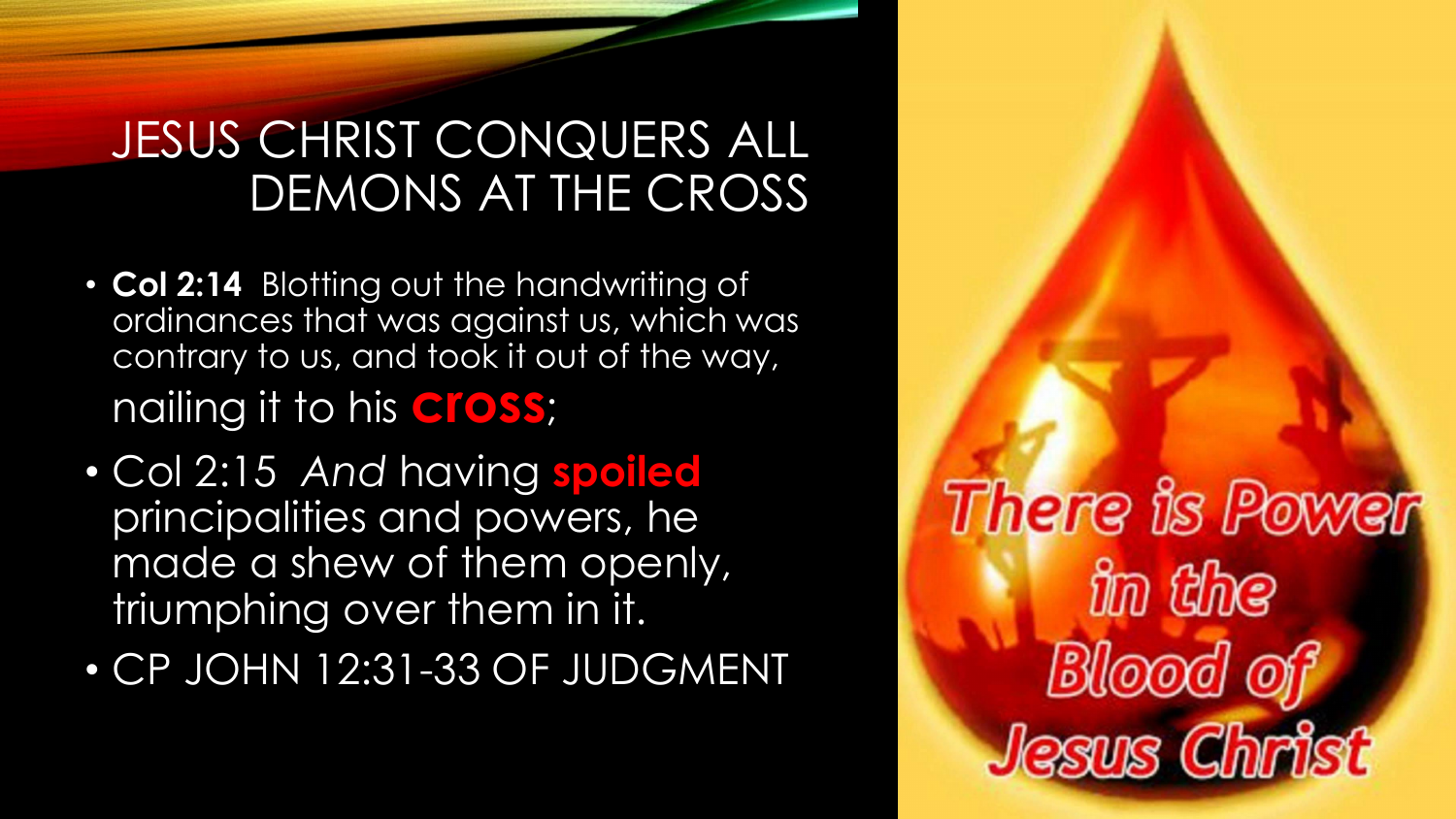## JESUS MINISTRY AND DELEGATED AUTHORITY

• Mar 1:23 And there was in their synagogue a man with an unclean spirit; and he cried out,

Mar 1:24 Saying, Let *us* alone; what have we to do with thee, thou Jesus of Nazareth? art thou come to destroy us? I know thee who thou art, the Holy One of God.

Mar 1:25 And Jesus rebuked him, saying, Hold thy peace, and come out of him.

Mar 1:26 And when the unclean spirit had torn him, and cried with a loud voice, he came out of him.

**Mar 1:27** And they were all amazed, insomuch that they questioned among themselves, saying, What thing is this? what new doctrine *is* this? **for with authority commandeth he even the unclean spirits, and they do obey him**.

Mar 1:28 And immediately his fame spread abroad throughout all the region round about Galilee.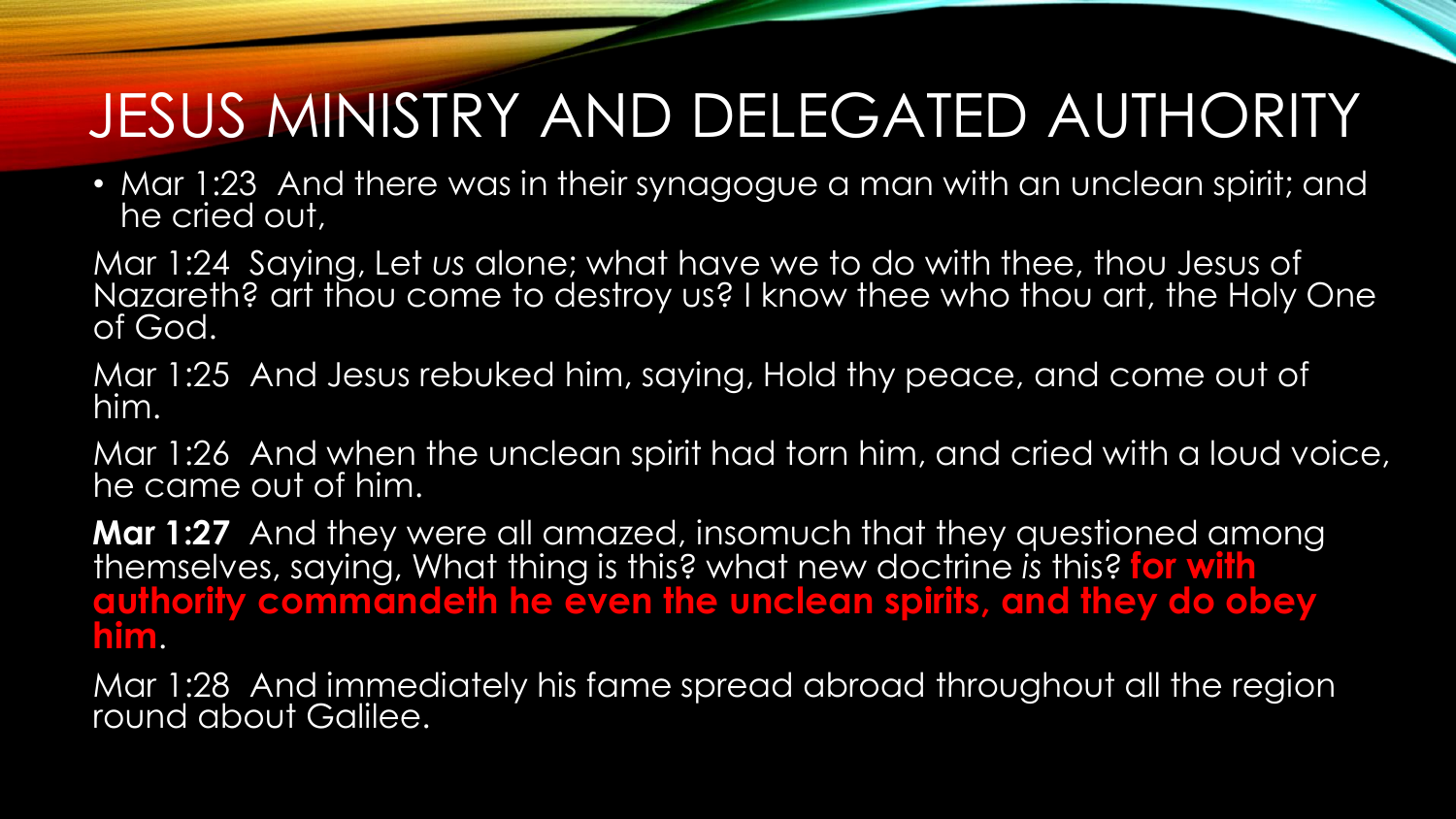### JESUS GIVES US HIS AUTHORITY

- **Mat 10:1** And when he had called unto *him* his twelve disciples, **he gave them power** *against* **unclean spirits, to cast them out**, and to heal all manner of sickness and all manner of disease.
- **The Return of the Seventy-Two**

**Luk 10:17** And the seventy returned again with joy, saying, **Lord, even the devils are subject unto us through thy name.**

Luk 10:18 And he said unto them, **I beheld Satan as lightning fall from heaven.**

Luk 10:19 **Behold, I give unto you power** to tread on serpents and scorpions, and **over all the power of the enemy: and nothing shall by any means hurt you**.

Luk 10:20 Notwithstanding in this rejoice not, that **the spirits are subject unto you**; but rather rejoice, because your names are written in heaven.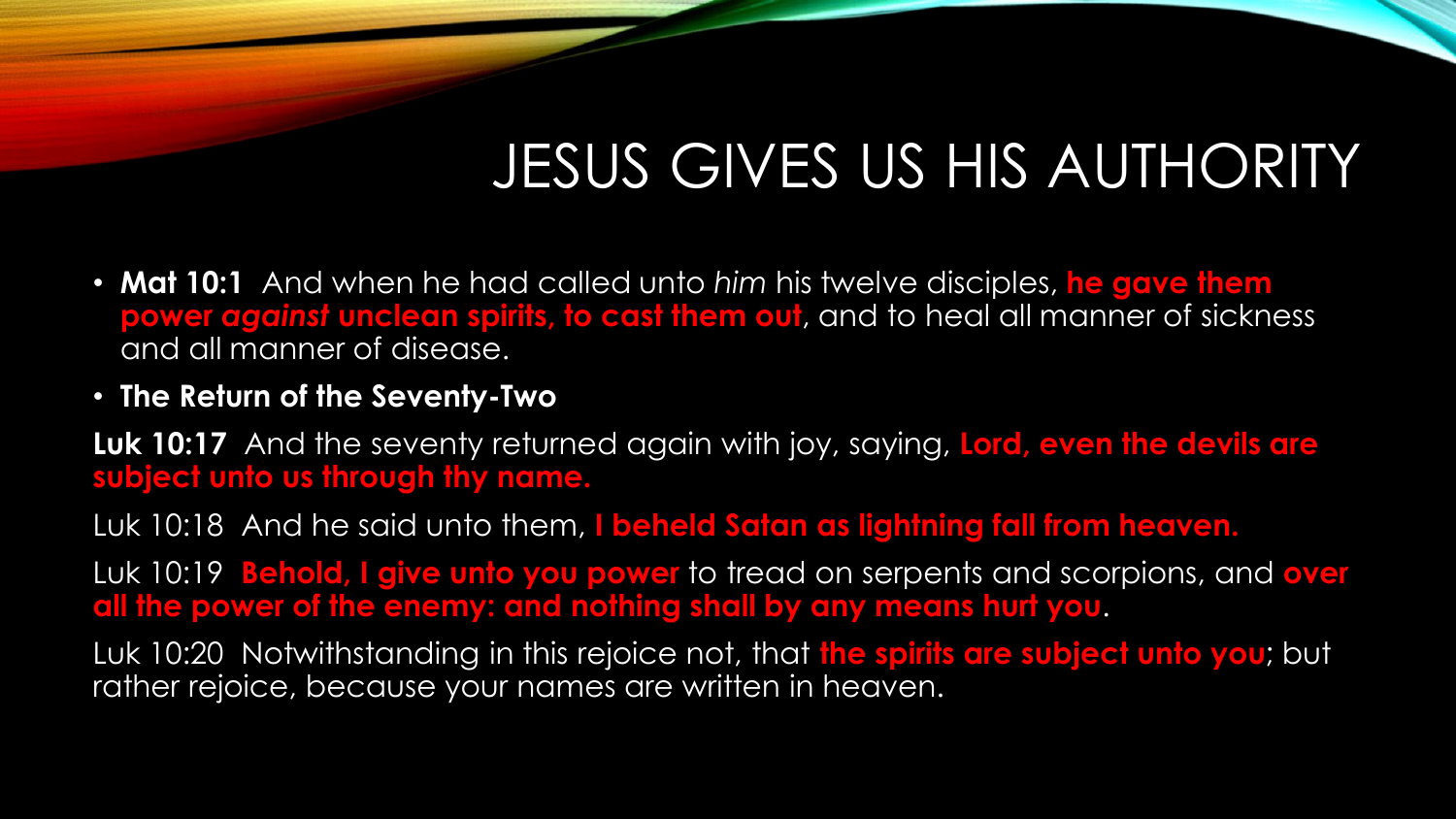## JESUS DEATH DEFEATED SATAN

- Heb 2:14 Forasmuch then as the children are partakers of flesh and blood, he also himself likewise took part of the same; **that through death he might destroy him that had the power of death, that is, the devil;**
- Heb 2:15 And *deliver them who through fear of death were all their lifetime subject to bondage*.
- Heb 2:16 For verily he took not on *him the nature of* angels; but he took on *him* the seed of Abraham.
- Heb 2:17 Wherefore in all things it behoved him to be made like unto *his* brethren, that he might be a merciful and faithful high priest in things *pertaining* to God, to make reconciliation for the sins of the people.
- Heb 2:18 For in that he himself hath suffered being tempted, he is able to succour them that are tempted.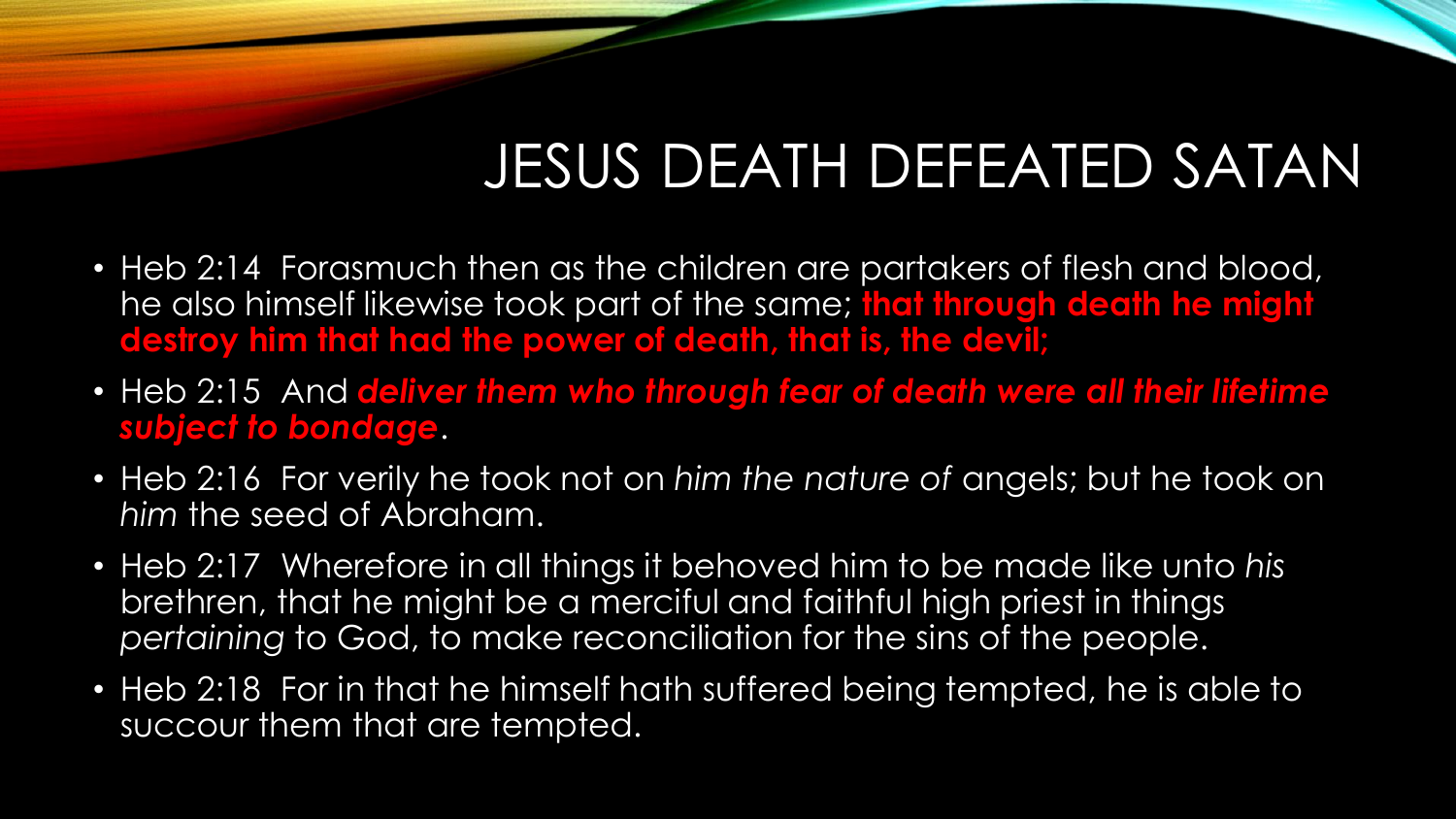## JESUS CHRIST NAME IS ABOVE ALL NAMES

- Php 2:6 Who, being in the form of God, thought it not robbery to be equal with God:
- Php 2:7 But made himself of no reputation, and took upon him the form of a servant, and was made in the likeness of men:
- Php 2:8 And being found in fashion as a man, he humbled himself, and became obedient unto death, even **the death of the cross**.
- Php 2:9 Wherefore **God also hath highly exalted him, and given him a name which is above every name:**
- **Php 2:10 That at the name of Jesus every knee should bow, of** *things* **in heaven, and** *things* **in earth, and** *things* **under the earth;**
- **Php 2:11 And** *that* **every tongue should confess that Jesus Christ** *is* **Lord, to the glory of God the Father.**
- **Act 16:18** And this did she many days. But Paul, being grieved, turned and said to the spirit**, I command thee in the name of Jesus Christ to come out of her**. And he came out the same hour.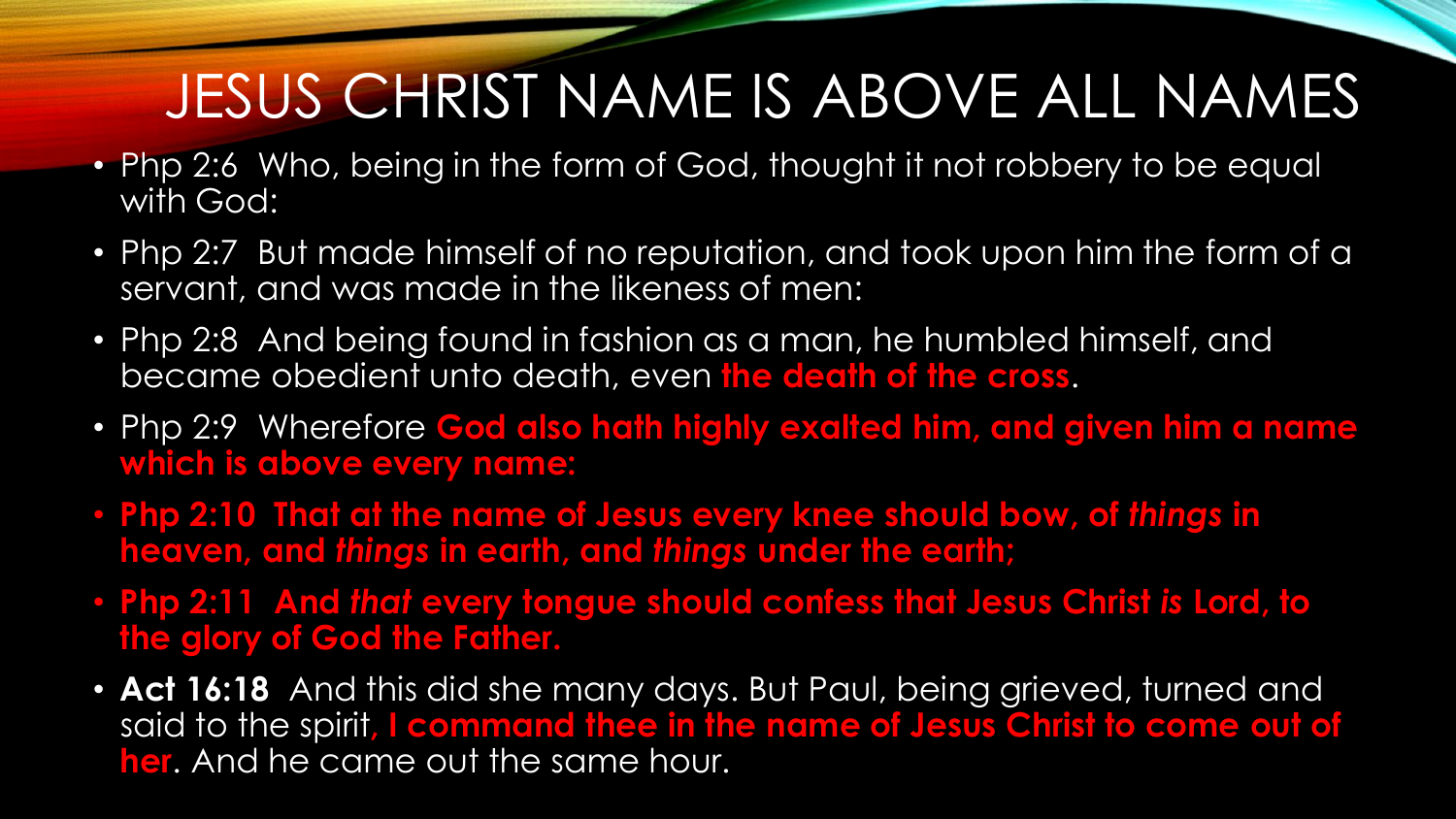#### JESUS IS SEATED AT THE RIGHT HAND OF GOD EXALTED

**Eph 1:19** And **what** *is* **the exceeding greatness of his power** to us-ward who believe, according to **the working of his mighty power**,

Eph 1:20 Which he **wrought in Christ, when he raised him from the dead**, and set *him* at his own *right hand in the heavenly places,*

Eph 1:21 *Far above all principality, and power, and might, and dominion, and every name that is named*, not only in this world, but also in that which is to come:

• Eph 2:6 And hath **raised** *us* **up together, and made** *us* **sit together in heavenly** *places* **in Christ Jesus**:

• **RAISED WITH HIM AND HIM IN US WE EXERCISE HIS POWER IN HIS NAME**



From the Cross to the Throne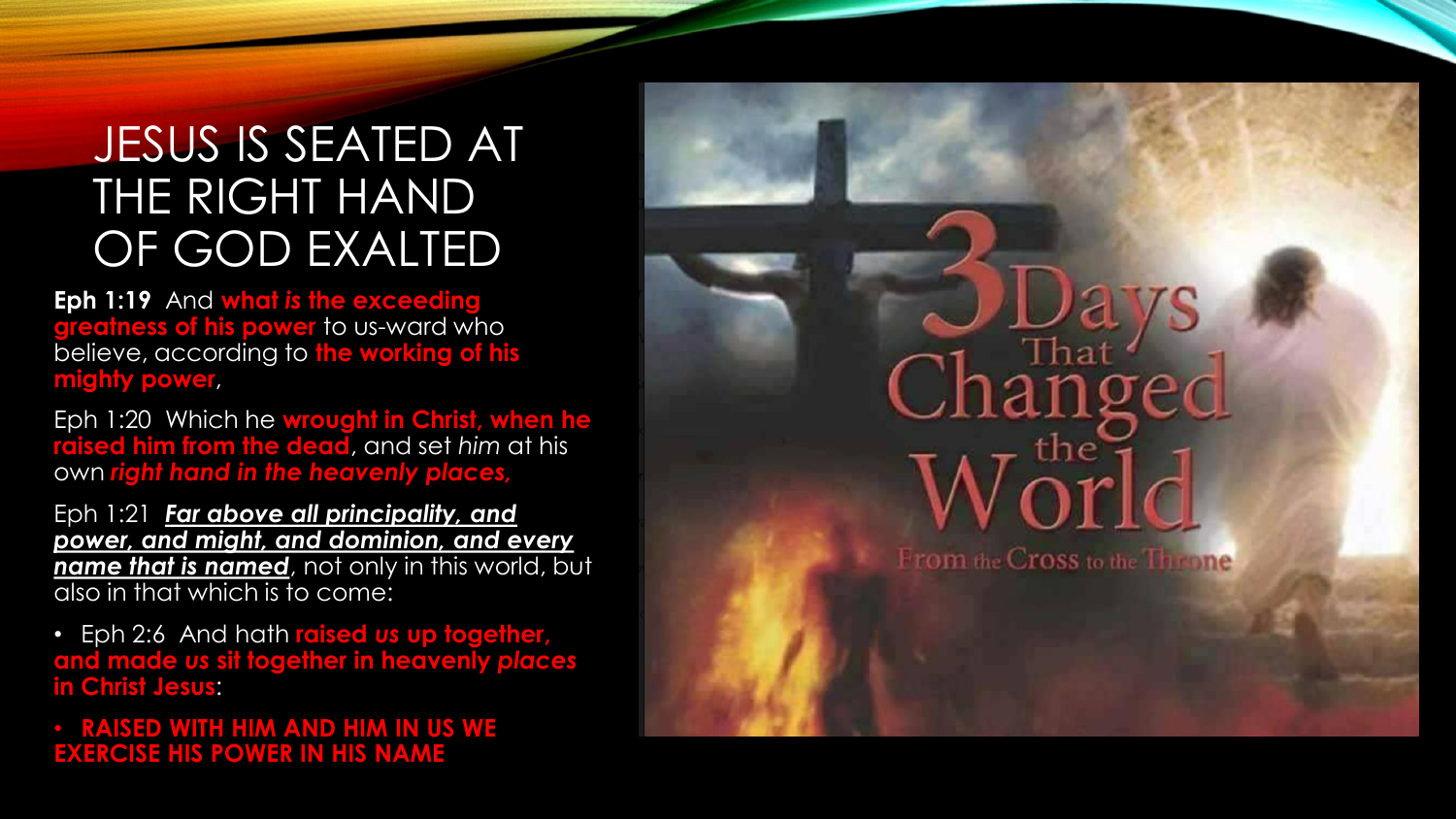#### MATTHEW 16:18 NOTICE OF EVICTION WARRANT

- **Mat 16:18** And I say also unto thee, That thou art Peter, and upon this rock **I will build my church; and the gates of hell shall not prevail against it**.
- Mat 16:19 And I will give unto thee the keys of the kingdom of heaven: and whatsoever thou shalt **bind** on earth shall be **bound** in heaven: and whatsoever thou shalt loose on earth shall be loosed in heaven.
- PREVAILING POWER AND PROTECTION
- THE POWER TO BIND THE POWERS OF SATAN
- THE POWER TO LOOSE PEOPLE FROM THEIR DEMON OPPRESSION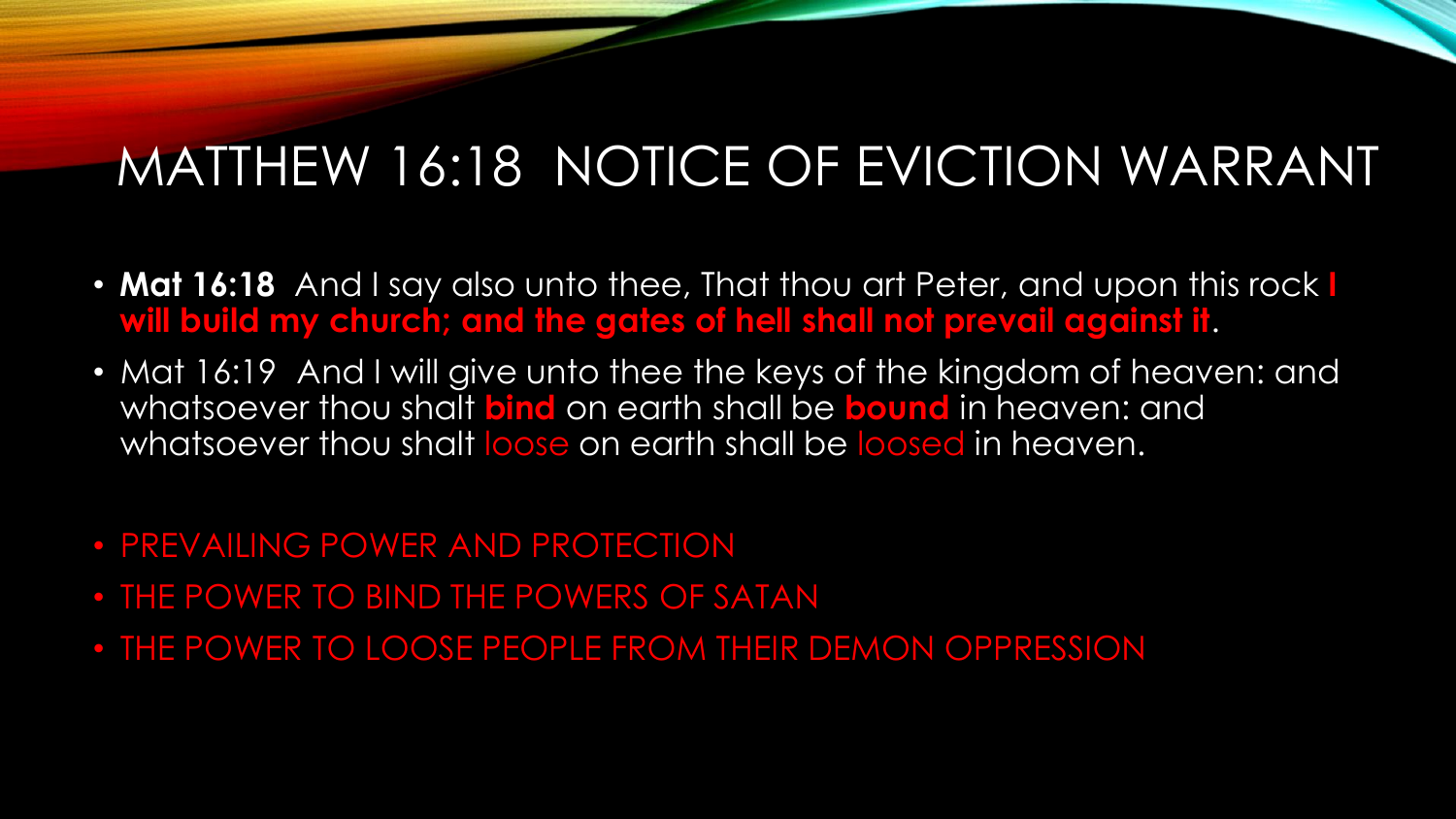## MARCHING ORDERS EMPOWERED TO THE MAX

- Mat 28:18 And Jesus came and spake unto them, saying, **All power is given unto me in heaven and in earth.**
- **Mat 28:19 Go ye therefore**, and teach all nations, baptizing them in the name of the Father, and of the Son, and of the Holy Ghost:
- Mat 28:20 Teaching them to observe all things whatsoever I have commanded you: and, lo, **I am with you alway**, *even* unto the end of the world. Amen. JESUS POWER IN US IS THE WAY IT WAS MEANT TO BE AS WE ARE USED TO WIN SOULS AND DISCIPLE THEM TO FOLLOW JESUS AS LORD AND SAVIOR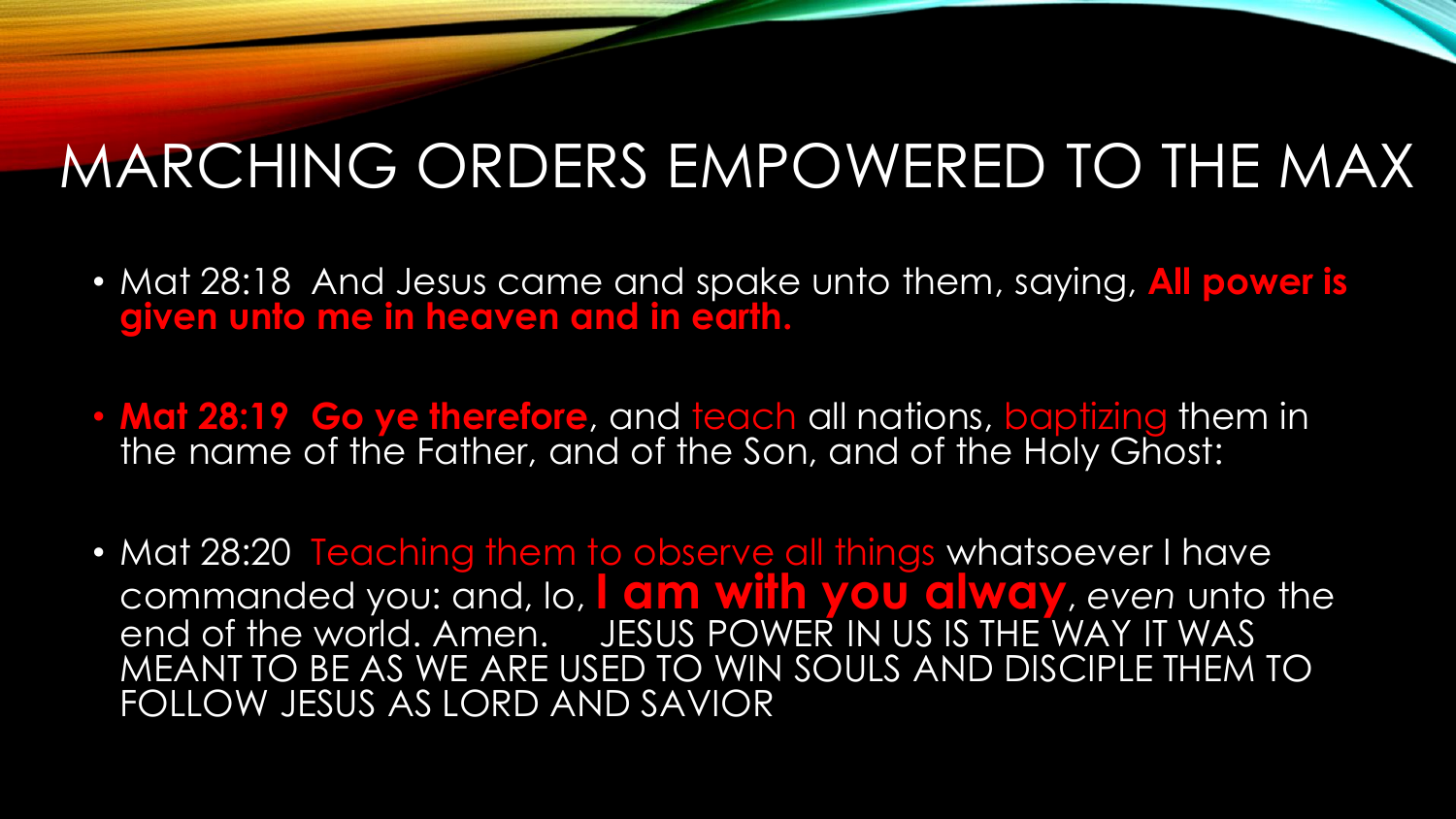## IT IS A HOLY SPIRIT FILLED MINISTRY

- **Luk 4:1** And **Jesus being full of the Holy Ghost** returned from Jordan, and was **led by the Spirit** into the wilderness,
- Luk 4:2 Being forty days **tempted of the devil.**
- Eph 5:18 And be not drunk with wine, wherein is excess; but be **filled with the Spirit; BOOK NOBODY LOVES A DRUNKEN INDIAN MY ALCOHOL IS REPLACED WITH GOD'S SPIRIT**
- 1Jn 4:4 Ye are of God, little children, and **have overcome them: because greater is he that is in you, than he that is in the world**.
- **Eph 6:10** Finally, my brethren, **be strong in the Lord**, and **in the power of his might.**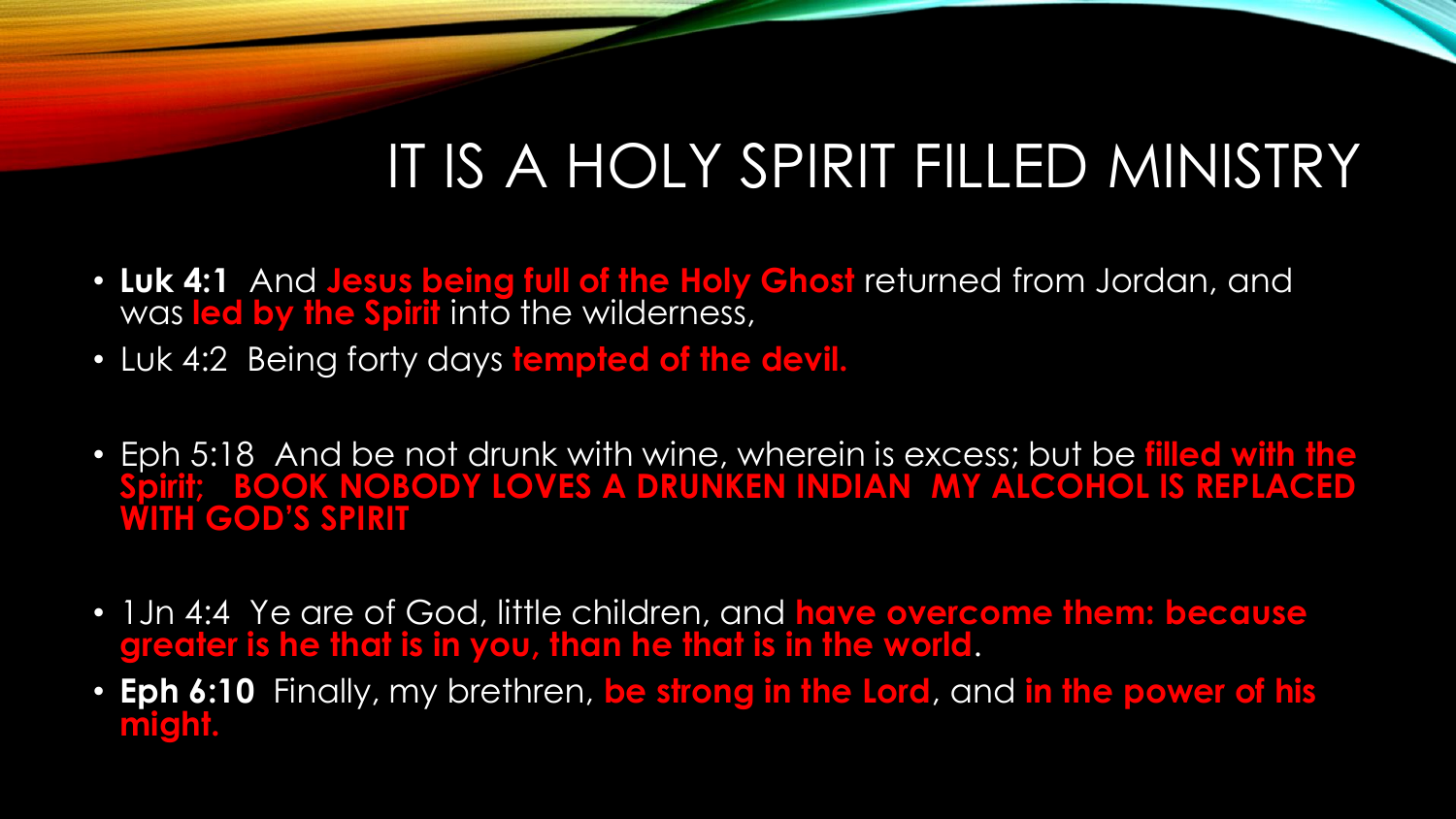#### DO A DOUBLE TEST • **FIRST TRY TO LEAD A PERSON TO CHRIST**

• MOST OF THE TIME IF THERE IS SOME RESISTANCE---CAN NOT HEAR, UNDERSTAND, NODS OFF ----ASK TO PRAY AND IN THE PRAYER IN JESUS CHRIST NAME FORBIDE THE DEMON FROM DOING WHAT IT IS DOING AND PRAY THAT THE ANGELS ARE THERE TO PROTECT BOTH OF YOU AND THE HOLY SPIRIT IS THERE TO SHOW THEM JESUS CHRIST

#### • **ASK THE PERSON TO SAY JESUS CHRIST IS LORD**

- 1Co 12:2 Ye know that ye were Gentiles, carried away unto these **dumb**  idols, even as ye were led. IDOLS OF SPIRIT GUIDES, RÓCKS, OBJECTS
- 1Co 12:3 Wherefore I give you to understand, that **no man speaking by the Spirit of God calleth Jesus accursed**: and *that* **no man can say that Jesus is the Lord, but by the Holy Ghost.**
- **ASK THE PERSON IF JESUS CHRIST WAS GOD COME IN THE FLESH**
- **1Jn 4:3** And **every spirit that confesseth not that Jesus Christ is come in the flesh is not of God**: and this is that **spirit of antichrist**,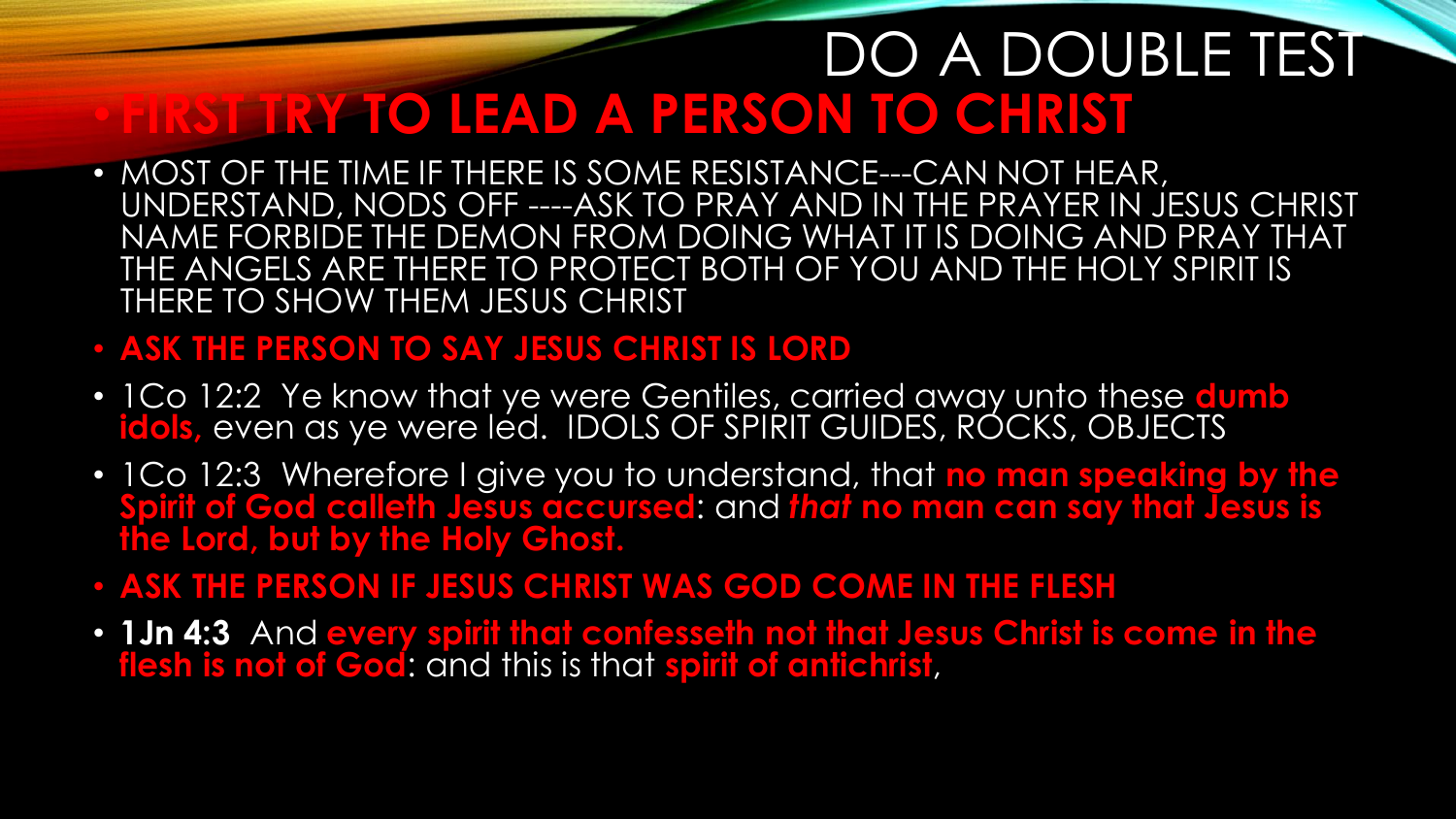#### PREPARING TO CONFRONT THE ENEMY • Dr. BEN JOHNSON MOODY BIBLE INSTITUE

• Put on the armor of GOD Ephesians 6:18-18 . Keep your mind alert, and remember though Satan is limited, he is also very dangerous. All that you do must be deliberate and positive act of the will. You must depend upon the Holy Spirit for emotional calmness. In your heart you must maintain a consciousness of God's presence, power, provision, protection and God given authority in the name of the Lord Jesus Christ. All sin must be confessed and dealt with thoroughly. I John 1:9 Though demons may leave immediately, be prepared for a long siege, with much patience and prayer; it can be an all night struggle or longer.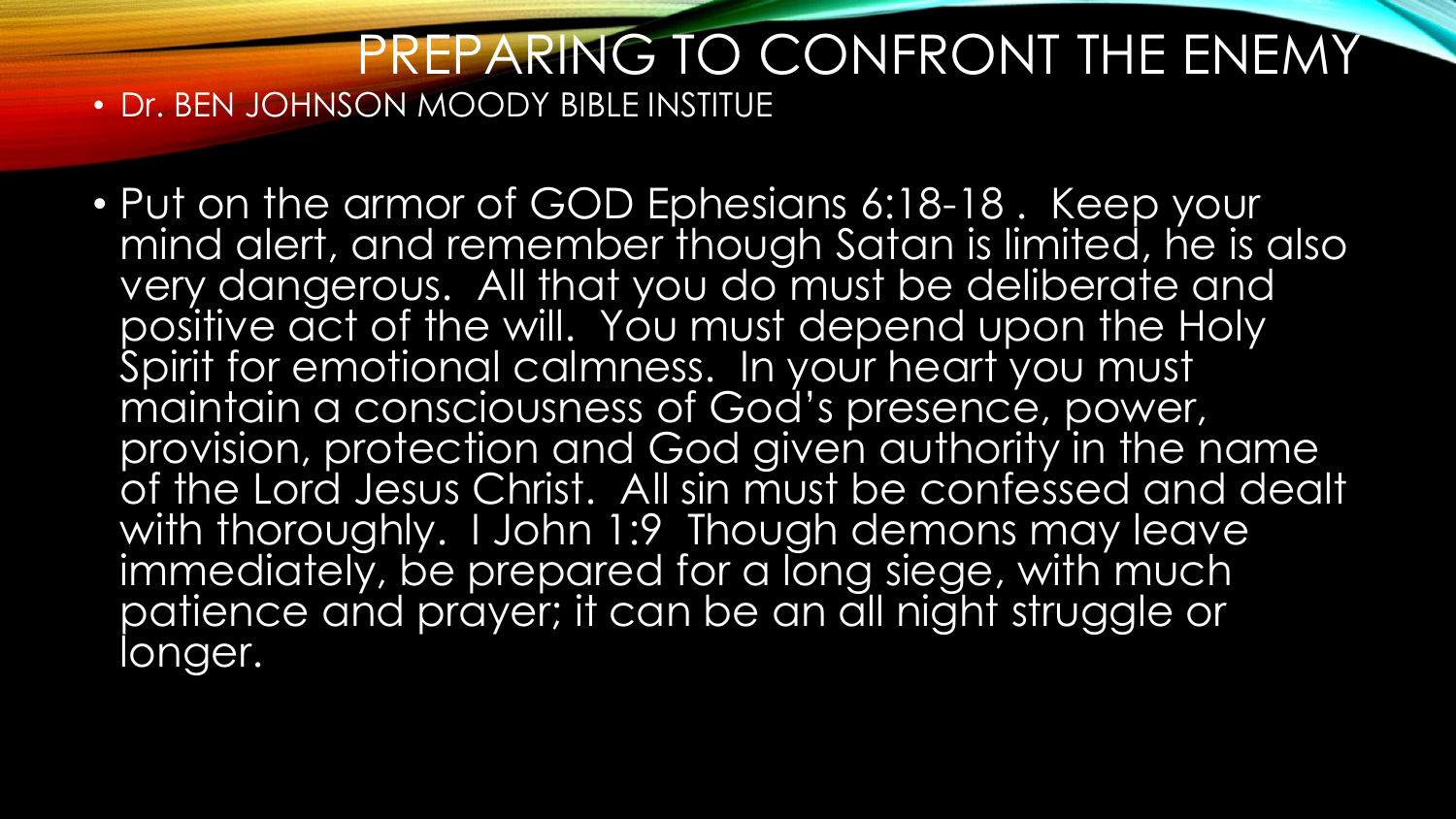• There are four emphases that must be considered. These are: the person, demons, the testing of everything according to the Word of God, and the conscious dependence upon the Holy Spirit. It should be an excellent help to read the twenty-eighth chapter of Clyde Narramore's book The Psychology of Counseling.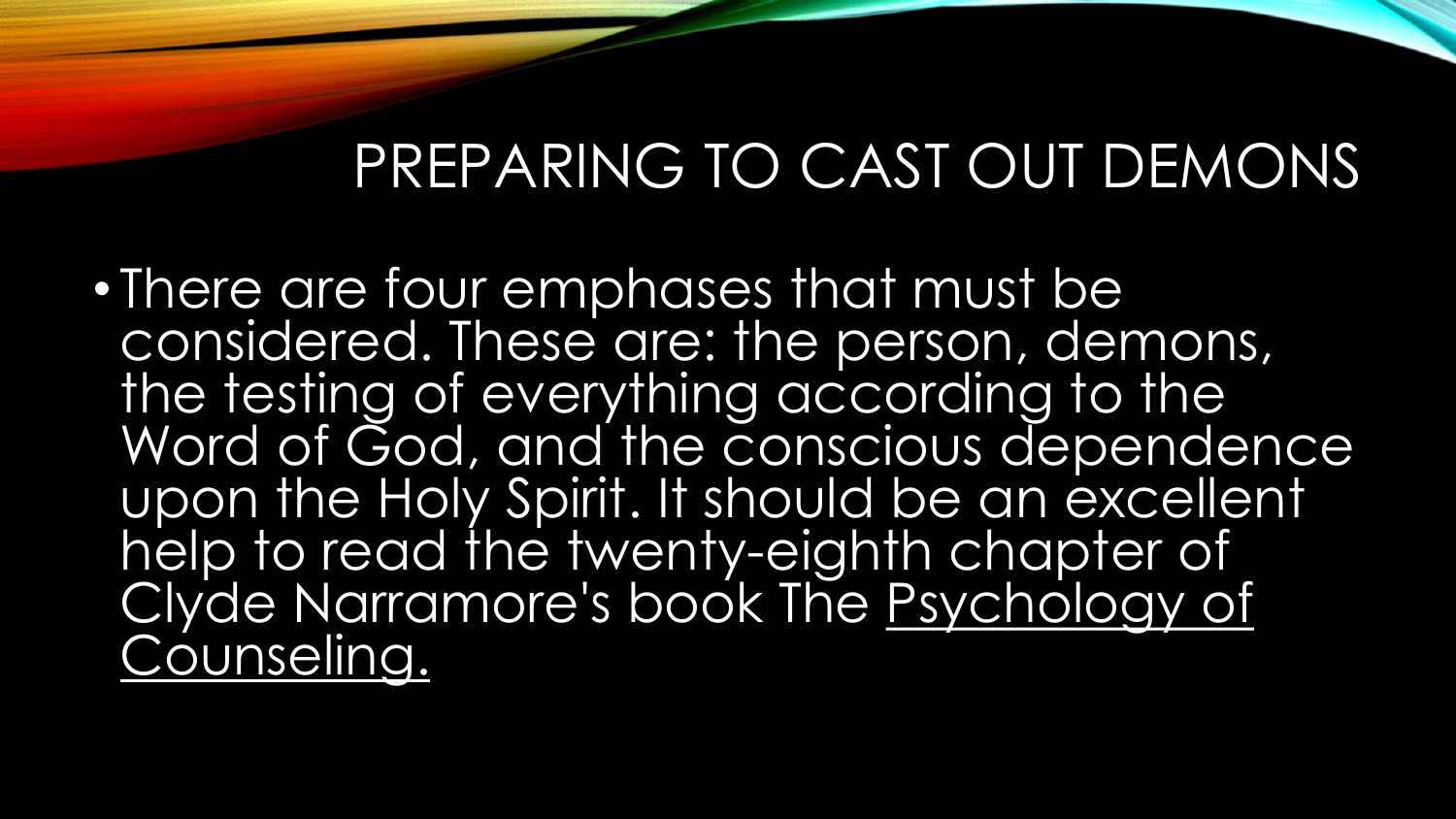#### DETERMINE TO WHAT EXTENT A PERSON IS DEMONIZED

• MANY TIMES THE DEMON IS EXTERNAL OR NOT DEEPLY LOUNGED WITH MANIFESTATIONS THEY CAN NOT HEAR, SEE OR UNDERSTAND WITH AGITATION AND EVIDENCE OF A SENSE OF EVIL WITH CONFESSION OF SOME OCCULT OR NATIVE CALLING SONG GIVING THEM A DEMON INSIDE OR IN THEIR HOMES. AT THAT TIME CONFESS THE SIN AND CLAIM BACK THE TERRITORY GIVEN OVER TO SATAN ASKING THAT THE BLOOD OF JESUS CHRIST BOTH CLEANSE AND COVER THAT TERRITORY AS TERRITORY GIVEN BACK TO JESUS CHRIST II CORINTHAINS 10:3-5 AND COMMAND THEM TO LEAVE AND NOT RETURN OR STOP HINDERING BLINDING OR CAUSING THEM NOT TO BE ABLE TO HEAR STAY AWAKE OR UNDERSTAND. ASK THE HOLY SPIRIT AND GOD'S ANGELS TO BE THERE TO DECLARE JESUS CHRIST IS BOTH LORD AND SAVIOR.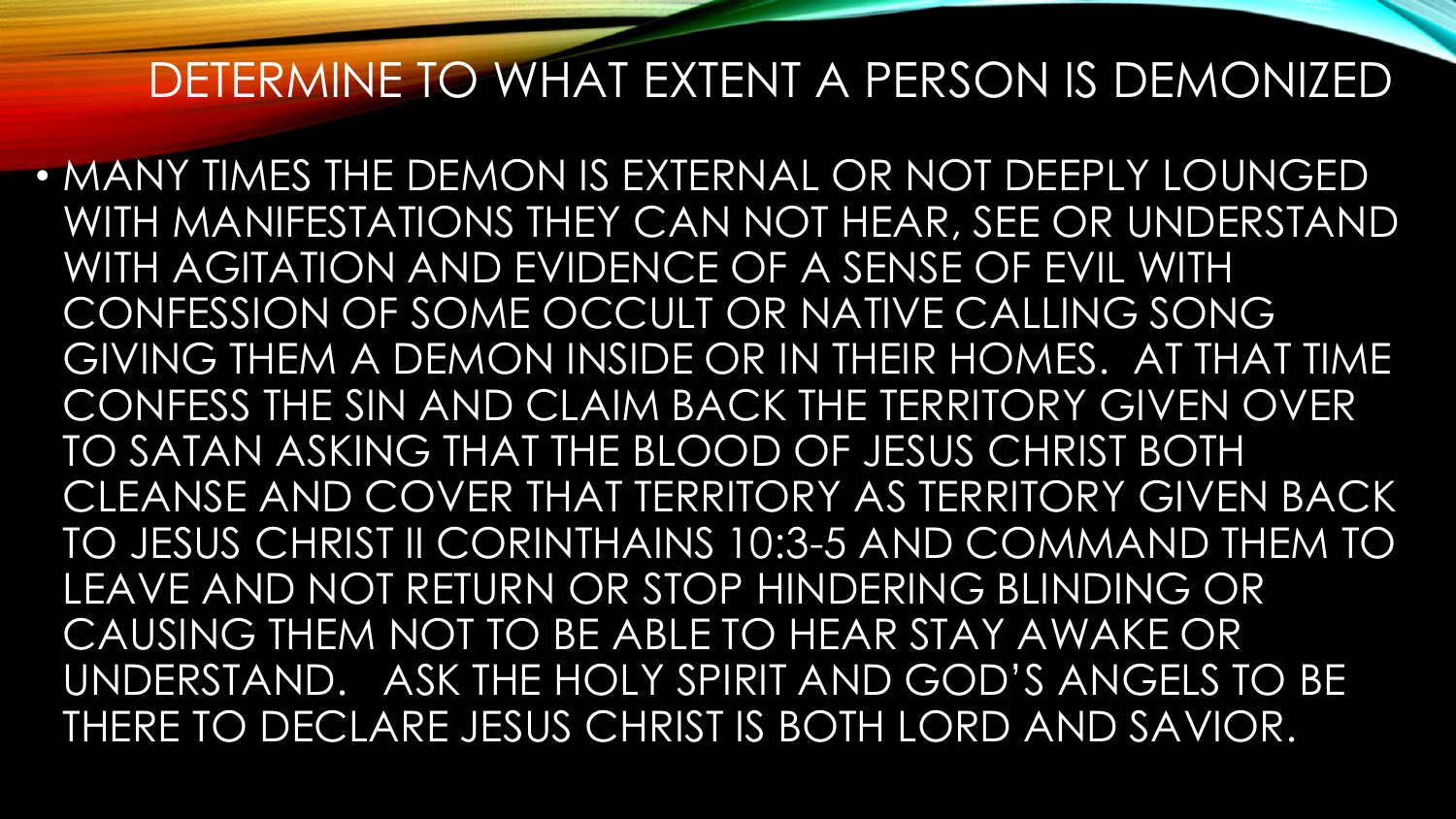• There must be a prayerful, patient consideration for the person. It is impossible to have a set approach that will work every time. Prayer is the foundation of this ministry. It is good to have two people work together; one can be a prayerwarrior, while the other deals with the person. Revelation 12:11: "And they overcame him by the blood of the Lamb, and by the word of their testimony: and they loved not their lives unto the death." Claiming the Blood, actually is the truth set forth in Colossians 1:13. On the basis of the shed blood of Jesus Christ, we are free from the penalty and the guilt of sin. Satan must be reminded of this fact. When demons are rebuked, we tell them that we know that Jesus Christ has given us the authority to tell them to depart from us or the person they are handling. As we say this with faith in the God-entrusted authority, they will obey. You can pray silently and also rebuke the demons audibly or inaudibly while you are talking to the person. This *is* necessary if the person does not want to cooperate. But if the person will cooperate, you can deal with him about salvation, sin, guilt, fear of death, the Lordship of Christ, fear of demons, the Blood of Jesus, and the power of the Holy Spirit--as the Spirit leads you. Remember, evil spirits respond to us in the authority of the name of Jesus, and not used as if His Name was a magic formula.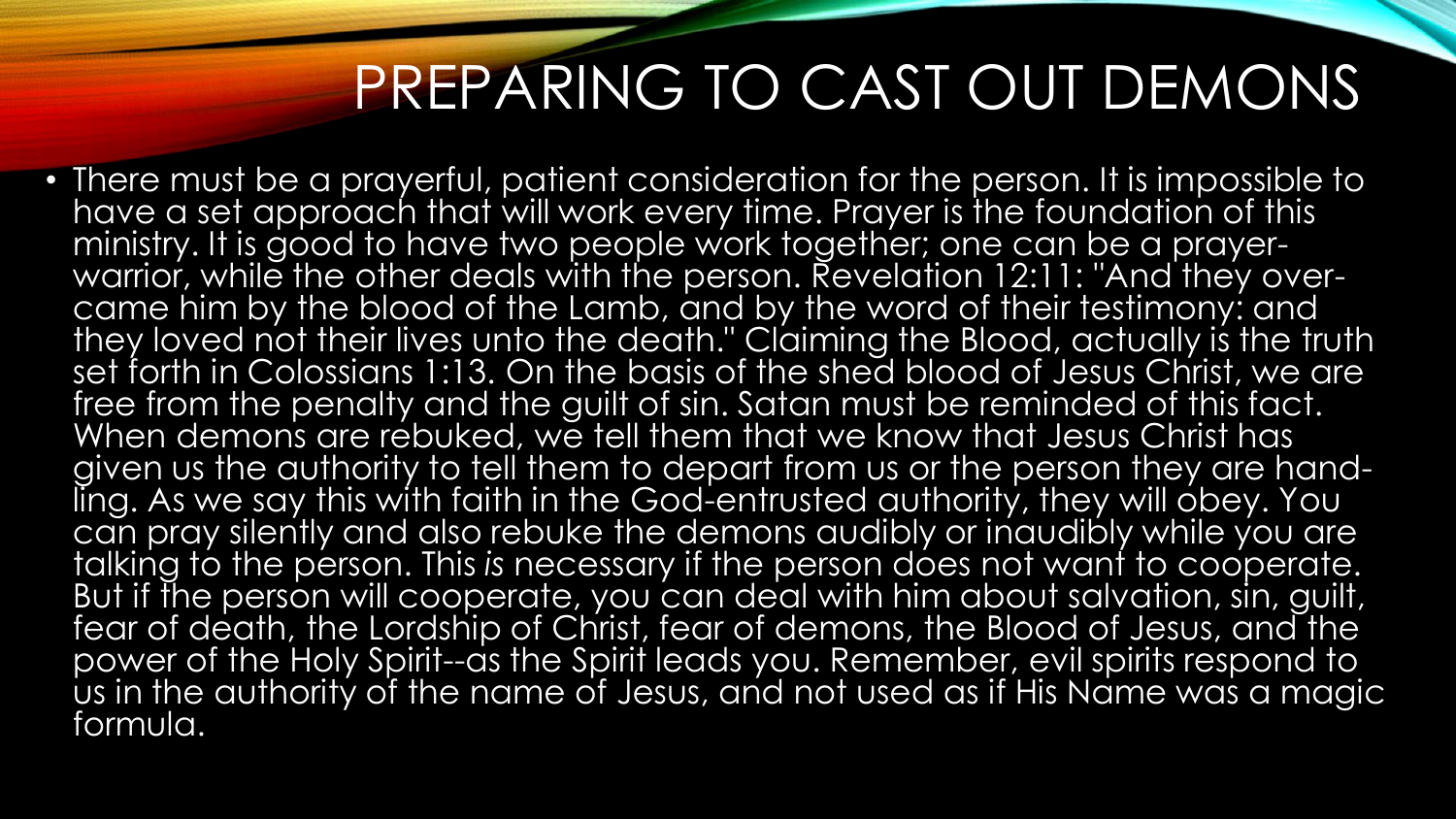• There are times when the demons will speak to you and refuse to leave. But as you talk to them and demand that they leave, they will eventually do so. You must command them in the Name of 'Jesus. Any number of demons can be in the person; ask if there are any others; you can demand that they reveal themselves. During and after deliverance, encourage the person to claim the promises concerning salvation and the Lordship of Christ.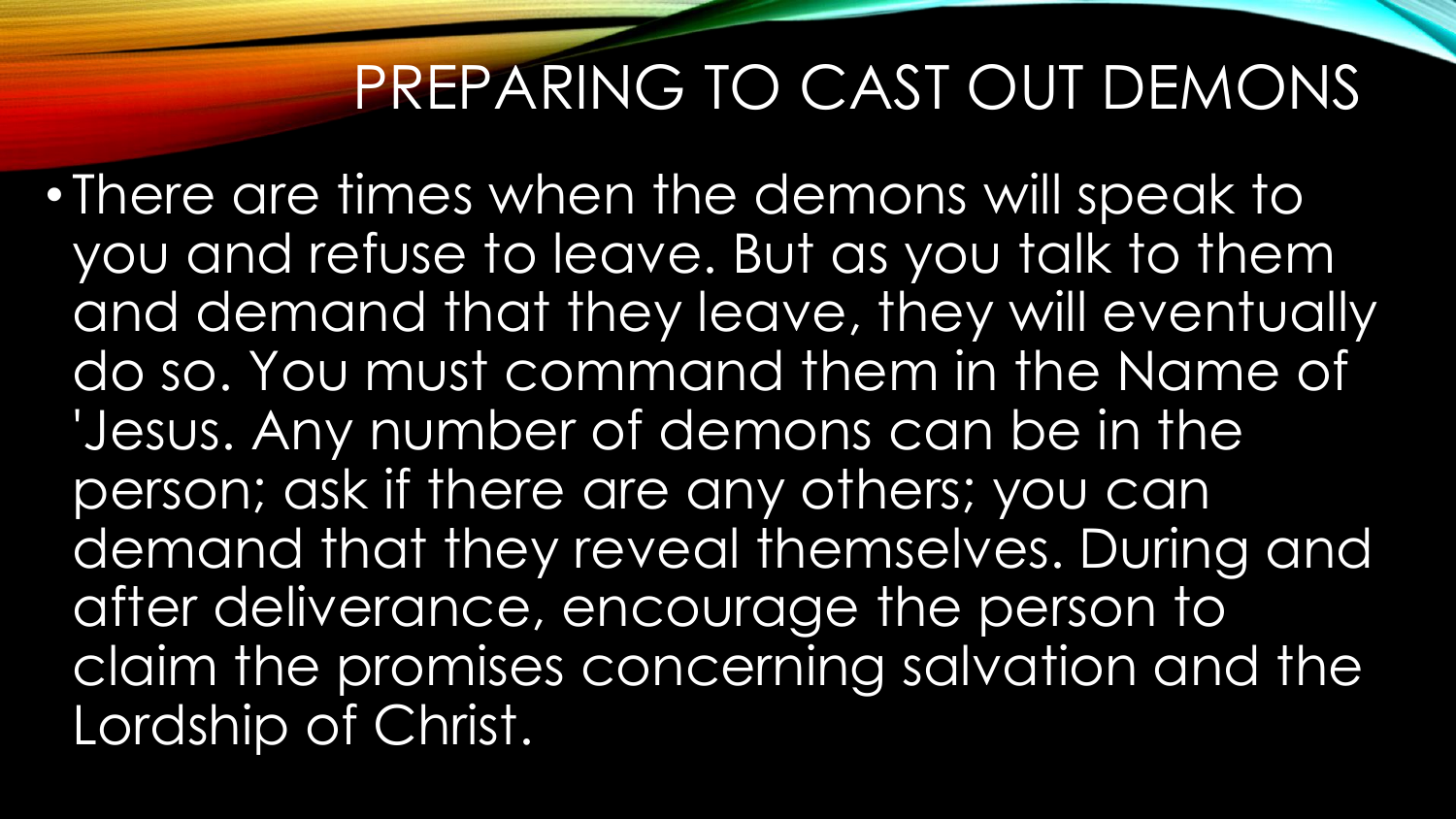- Realize that the Bible is the Word of God. Use portions of the Bible to increase your faith and to guide you such as: PSALM 97:10, 103:10-13, Isaiah 26:3,4; 50:17, Daniel 4:32-34, Luke 9:1, 10:19,20, Acts 26:17,18, II Corinthians 10:3-6, Ephesians 2:4-7, 6:10-18, James 4:7, I Corinthians 12:3
- Confess Jesus Christ as Lord, and depend upon the Holy Spirit for guidance and strength. Ephesians 6:10-18 is imperative for a Christian study if he wants to defeat Satan and his evil spirits.
- Confess, repent and forsake all known sin, and maintain a martyr mentality. Cp Philippians 3:10, Revelation 12:10,11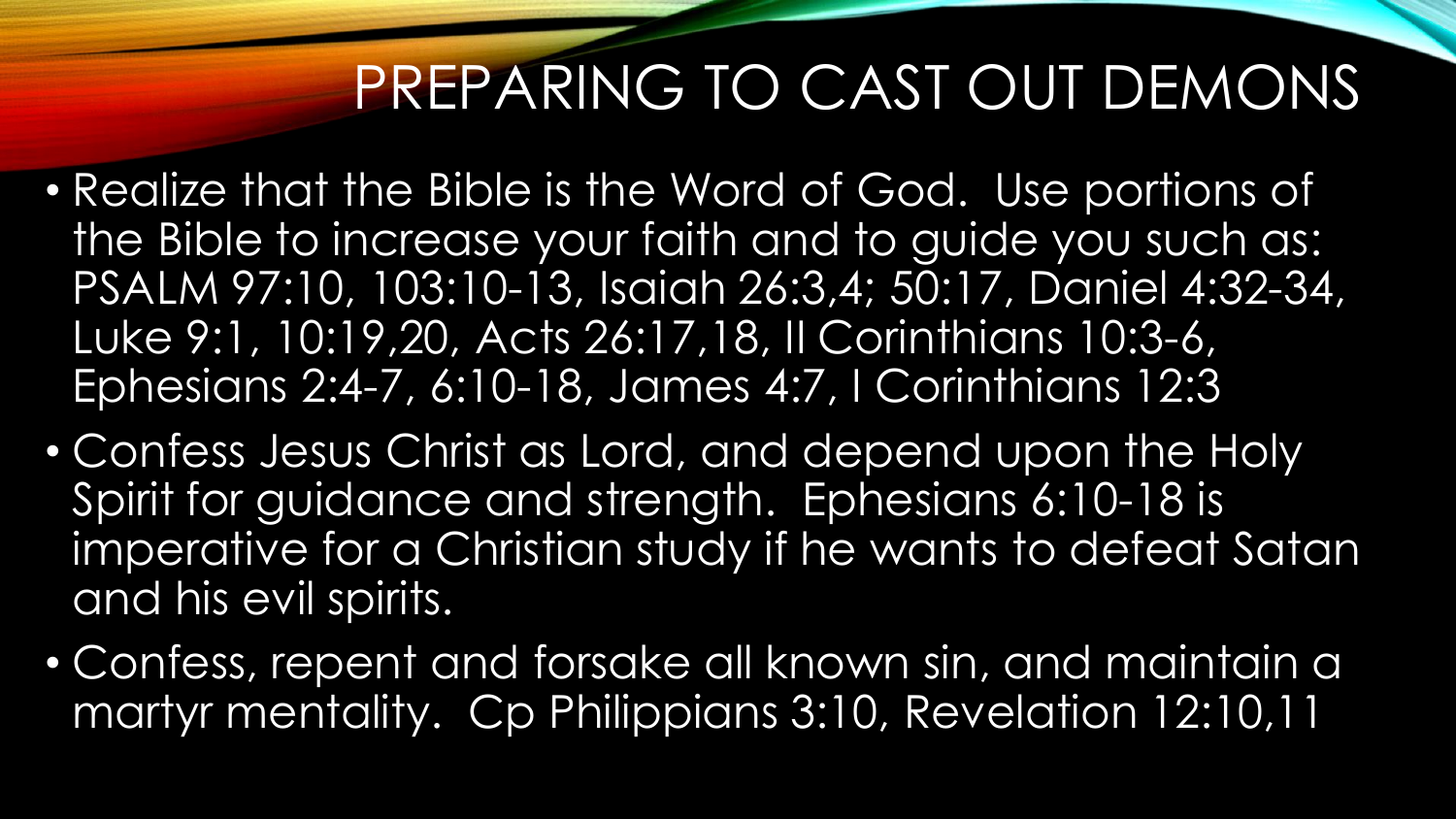- **Be conscious of the Lord Jesus Christ through the Holy Spirit in your heart, when you enter into the possible presence of demonic activity. When there is peace in time of trouble, it is God directed, when there is confusion in the time of trouble, it is Satan directed.**
- **Bind the powers or the activity of the evil spirits and claim protection of the family on, the basis of the Blood. Satan is to be confronted with the victory over him through the Lord** *Jesus* **Christ. We claim, rebuke from victory, not to gain victory.**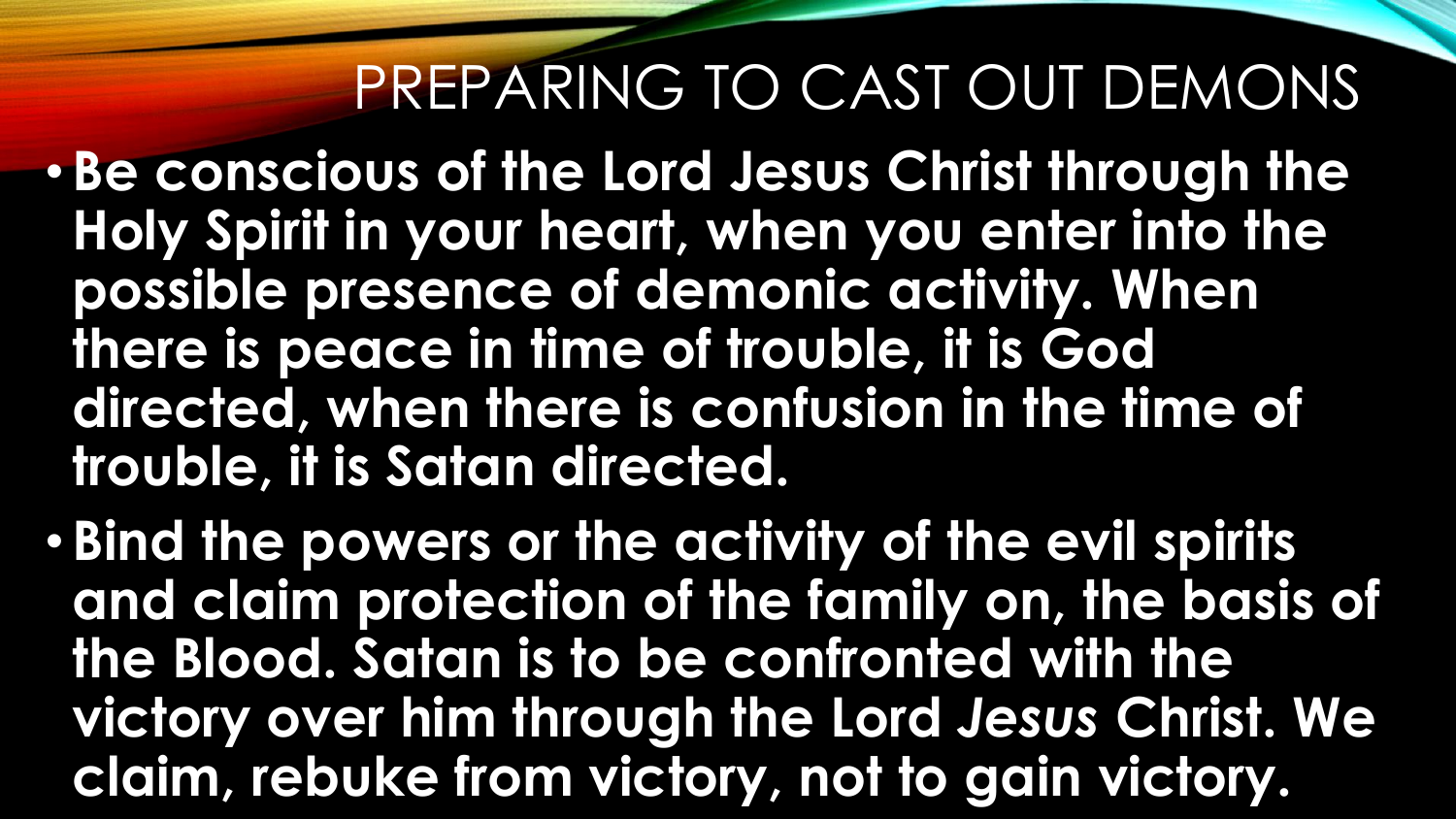• **Ask the Father if demons or evil spirits are present, if so, then we command them to reveal themselves. It is very helpful if the person is willing to admit the possibility of demonic activity, and desires deliverance from them. Command them in the Name or Person of the Lord Jesus Christ on the basis of His Blood, to leave the person. Part of the encounter includes that the person must be willing to forgive all those who have hurt him in the past. The person must be willing to take back or reclaim ground that has yielded to evil spirits. If a person is heard cursing Jesus or using His name in vain it is not the person, but a demon speaking out of the Person body. According to I Cor. 12:3, a Christian cannot talk about the Lord** *Jesus* **Christ in a derogatory manner.**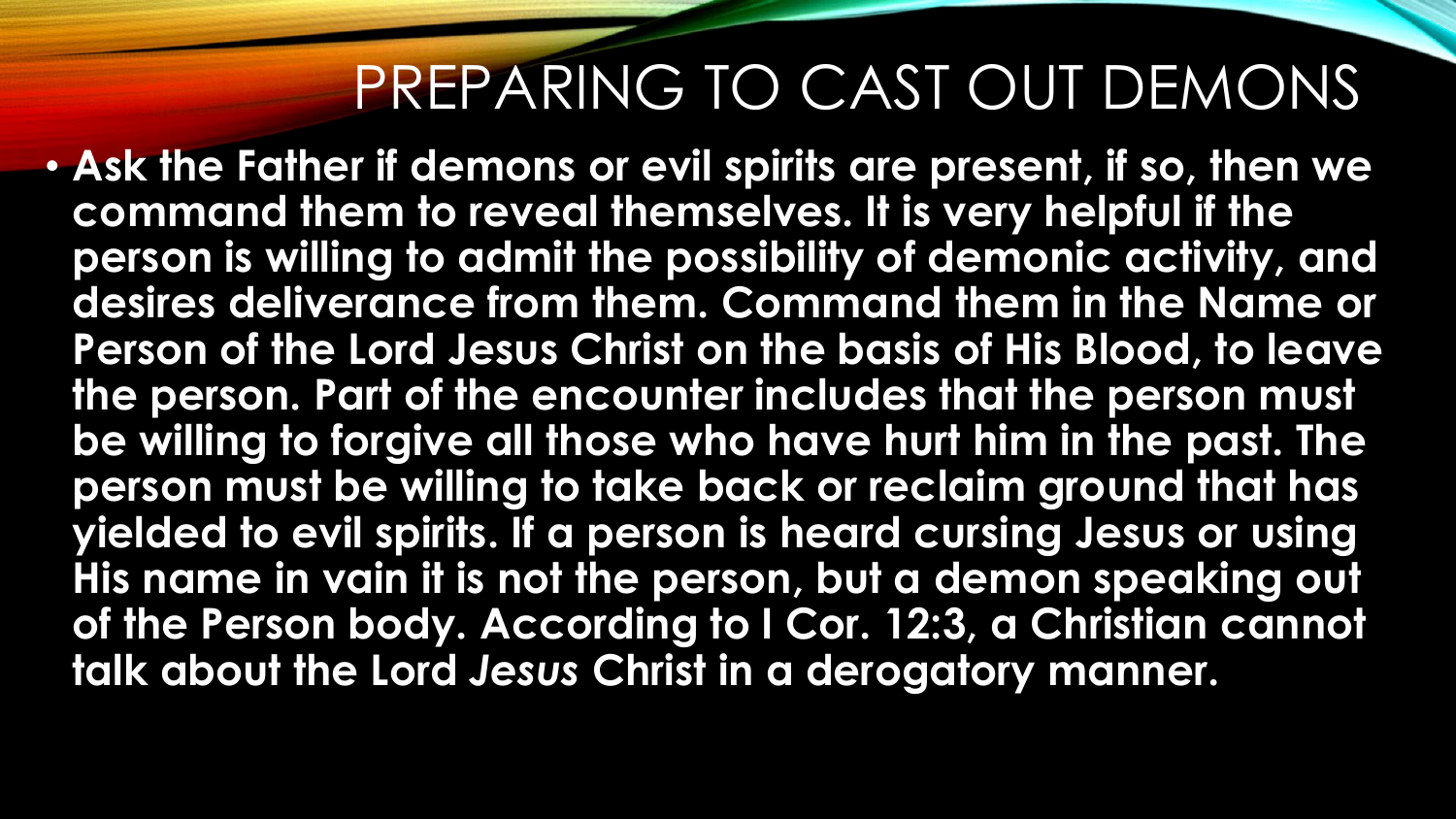- **Quote the Word of God to Satan and evil spirits. They will respond both audibly and inaudibly. There may not** *be* **an immediate deliverance, do not give in or get discouraged.**
- **Tell Satan and evil spirits how much you love the Lord Jesus Christ, and that He loves you. Spend some of the time praising God, singing hymns, reading appropriate portions of Scripture on the glory of God.**
- **Tell evil spirits that according to Matthew 25:41, Colossians 2:13,15, and other verses that you know the damnation of their master Satan. Keep reminding them of the fact during the encounter. Matt. 18:20 Christ is present!**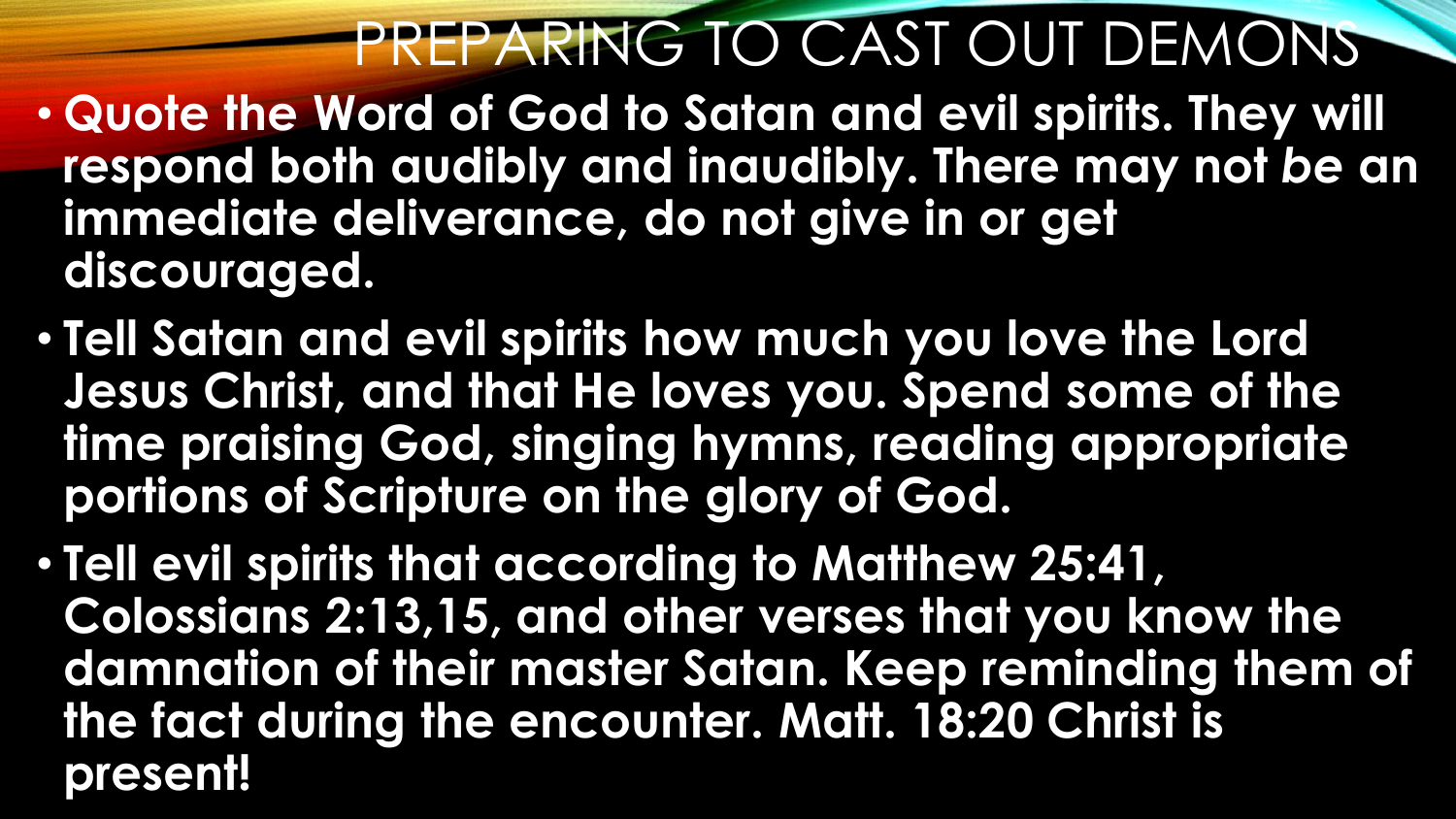PREPARING TO CAST OUT DEMONS • **Command them to: give their name, the number, and rank in** *Satan's* **kingdom.**

• **Tell when, how and why they came into the person**

• **Tell them to give the name of their helpers, assignments, and the grounds that they are able to remain in the body of the person. We must have the same faith in the authority granted us over Satan** *by* **the Lord Jesus Christ, as we did when We accepted the Lord Christ as savior, and when we ask the Holy Spirit to fill us.**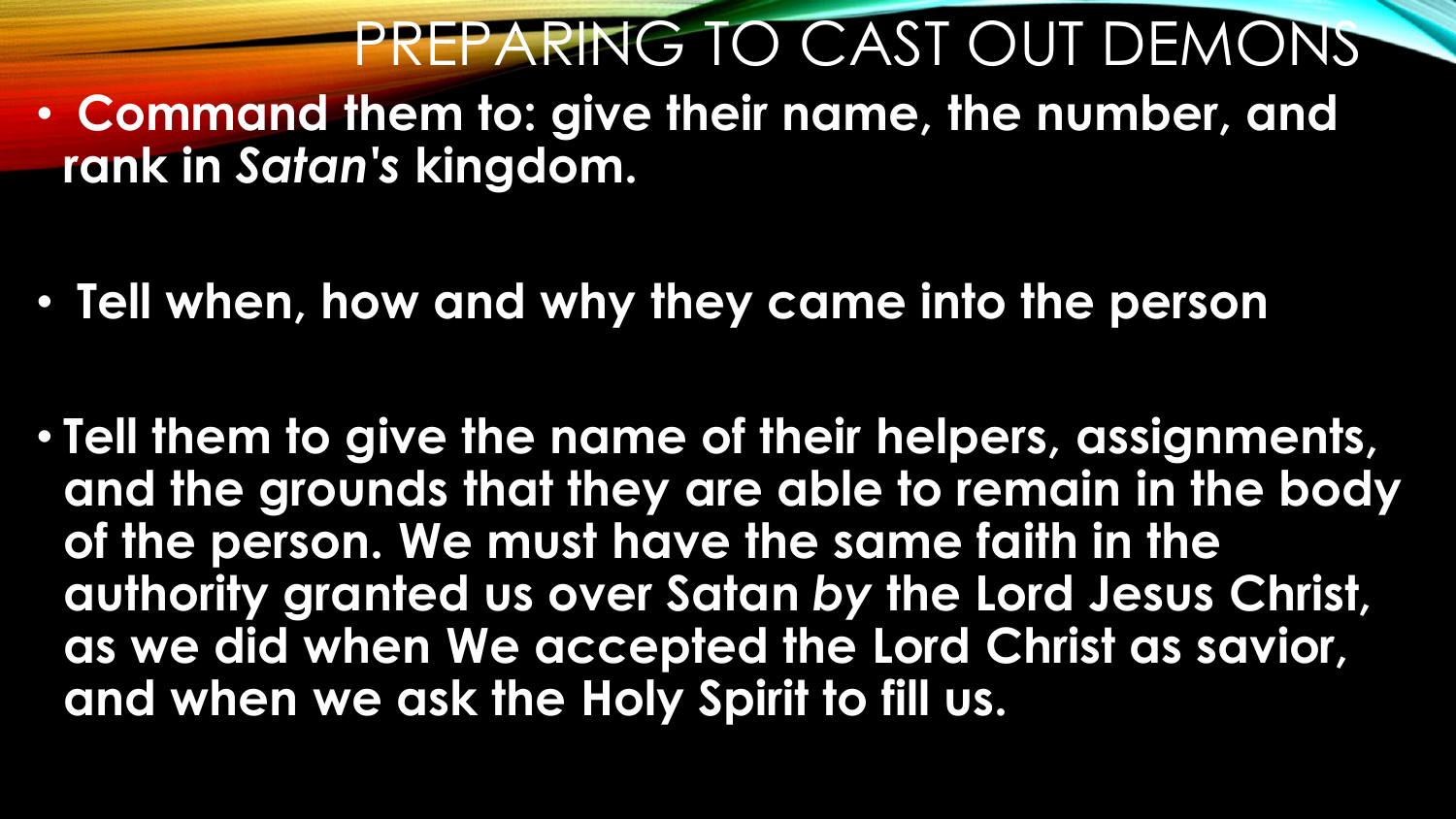• *Spiritual Warfare: Christians, Demonization and Deliverance*, 152-154 The Ground Rule Box is the list of ground rules that Dr. Payne uses to bring demons under complete submission to the authority of Christ in a deliverance session.

• A. In the name of the Lord Jesus Christ we bind the strongman. He will not be allowed to interfere in this process in any way and command you to tell us what is your name and why you have permission to be in this person. There will be no

outside reinforcements of any kind. If there are demons involved with \_\_\_\_, you are on trial and you are going to lose.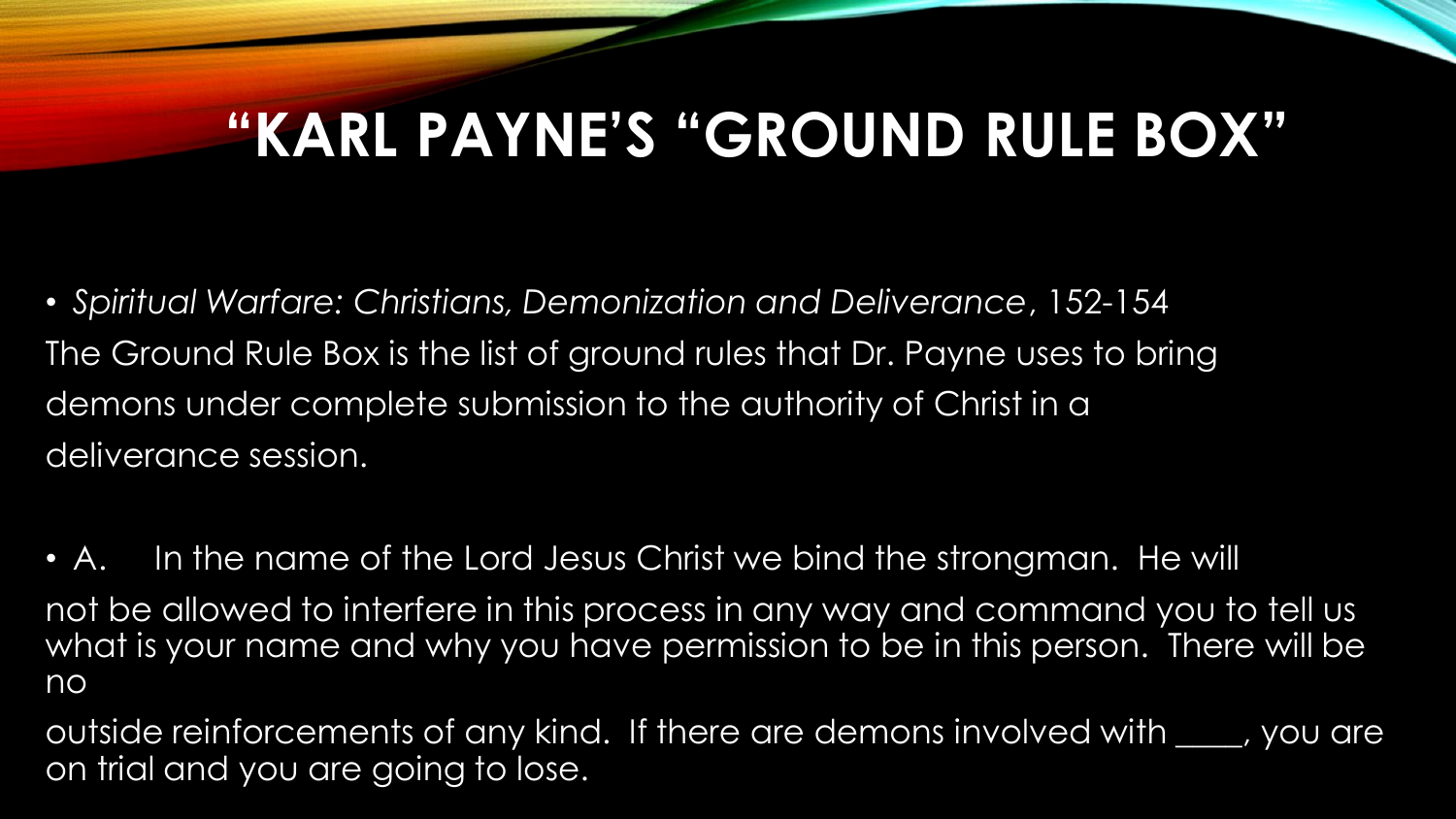- **B. In the name of the Lord Jesus Christ, there will be one-way traffic only, from \_\_\_\_ to the pit. When you leave you will take all of your works and effects and all of your associates and their works and effects with you. You will not be free to re-enter \_\_\_\_\_ or to enter anyone elseo or animal in the house or yard.**
- C. In the name of the Lord Jesus Christ you may speak only that which may be used against you and you may not talk to each other to strategize on how to stay in this person.
- D. In the name of the Lord Jesus Christ, the answers you give must stand as truth before the white throne of God.
- E. In the name of the Lord Jesus Christ, there will be no profanity.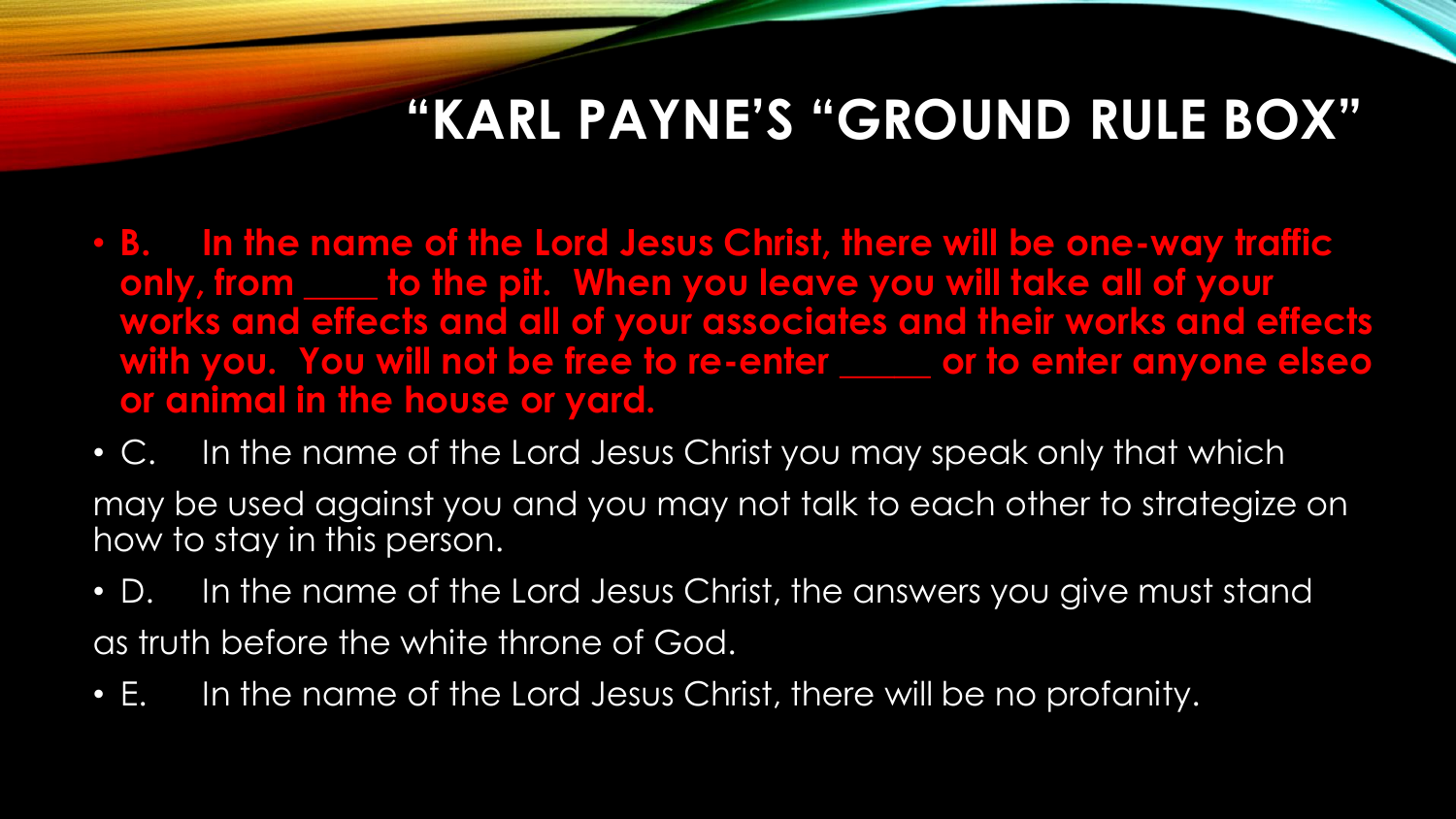• F. In the name of the Lord Jesus Christ, <u>the section</u> is to have complete and full control of his/her tongue, mind and body. You will not be allowed to control his tongue, mind or body NOR GIVE HIM SUPERNATURAL STRENGTH

• G. **In the name of the Lord Jesus Christ will give commands** stating "We command" because this is \_\_\_\_\_'s fight The Holy Spirit of God is going before us, and we stand as a majority, and we stand together against you. \_\_\_\_\_\_\_\_\_\_ does not want anything to do with you. is a child of God who stands against you. You are an unwanted intruder who is going to have to leave upon command.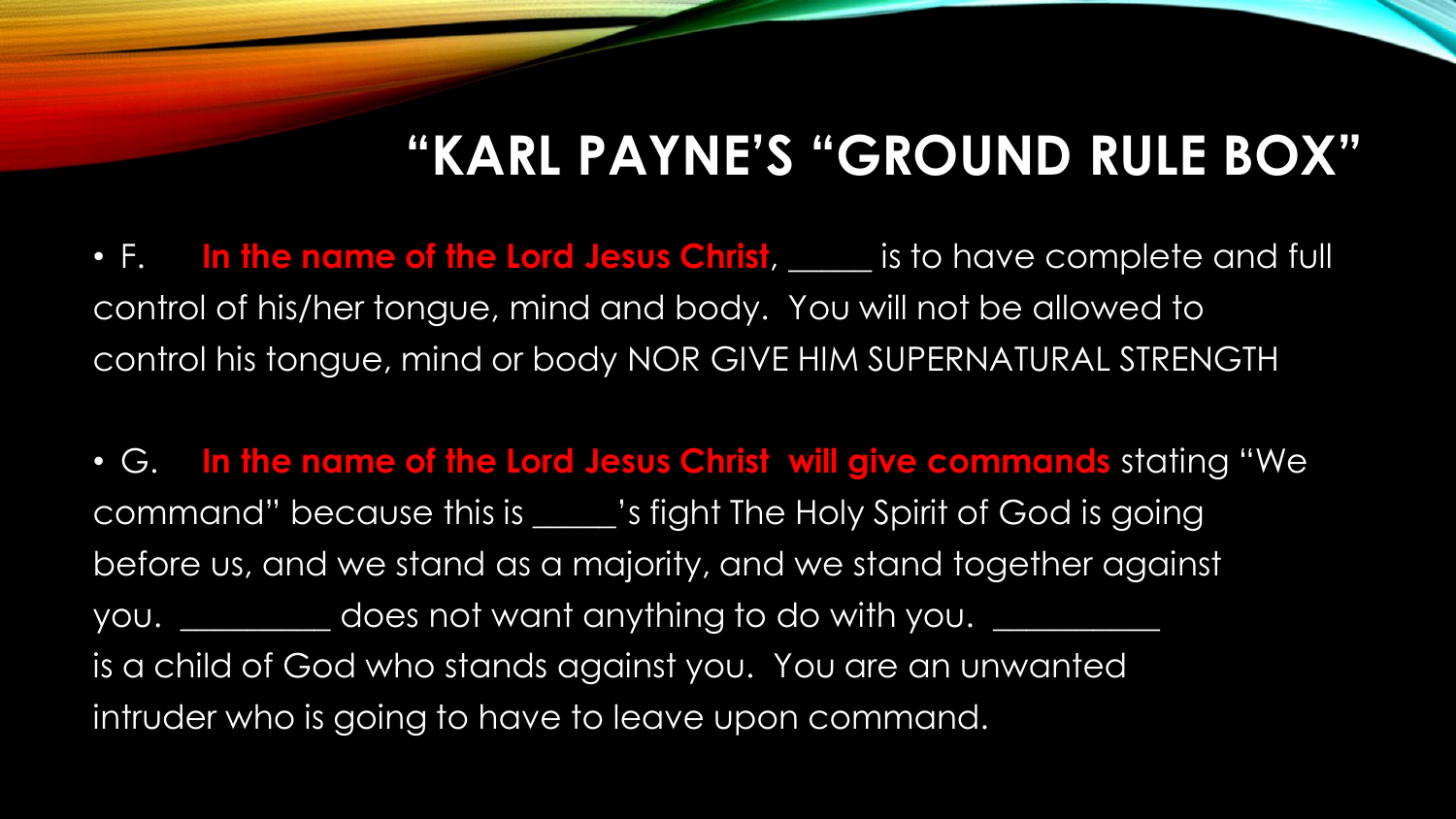• H. **In the name of the Lord Jesus Christ,** when I give commands you will give clear, concise, complete answers in \_\_\_\_\_\_\_\_\_'s mind to the questions addressed to you. You will not be permitted to confuse the mind of **will be punished severely by the Holy Spirit of** God if you attempt to do so.

• I. **When I give commands in the name of the Lord Jesus Christ** you will clearly give your answers to \_\_\_\_\_\_\_\_\_. You do not have the privilege of speaking directly through him in this confrontation.

• J. **In the name of the Lord Jesus Christ**, there will be no hiding, duplicating, or changing of authority and rank. We bind you by the authority structure you now have, and that structure will only be altered if we choose to change it.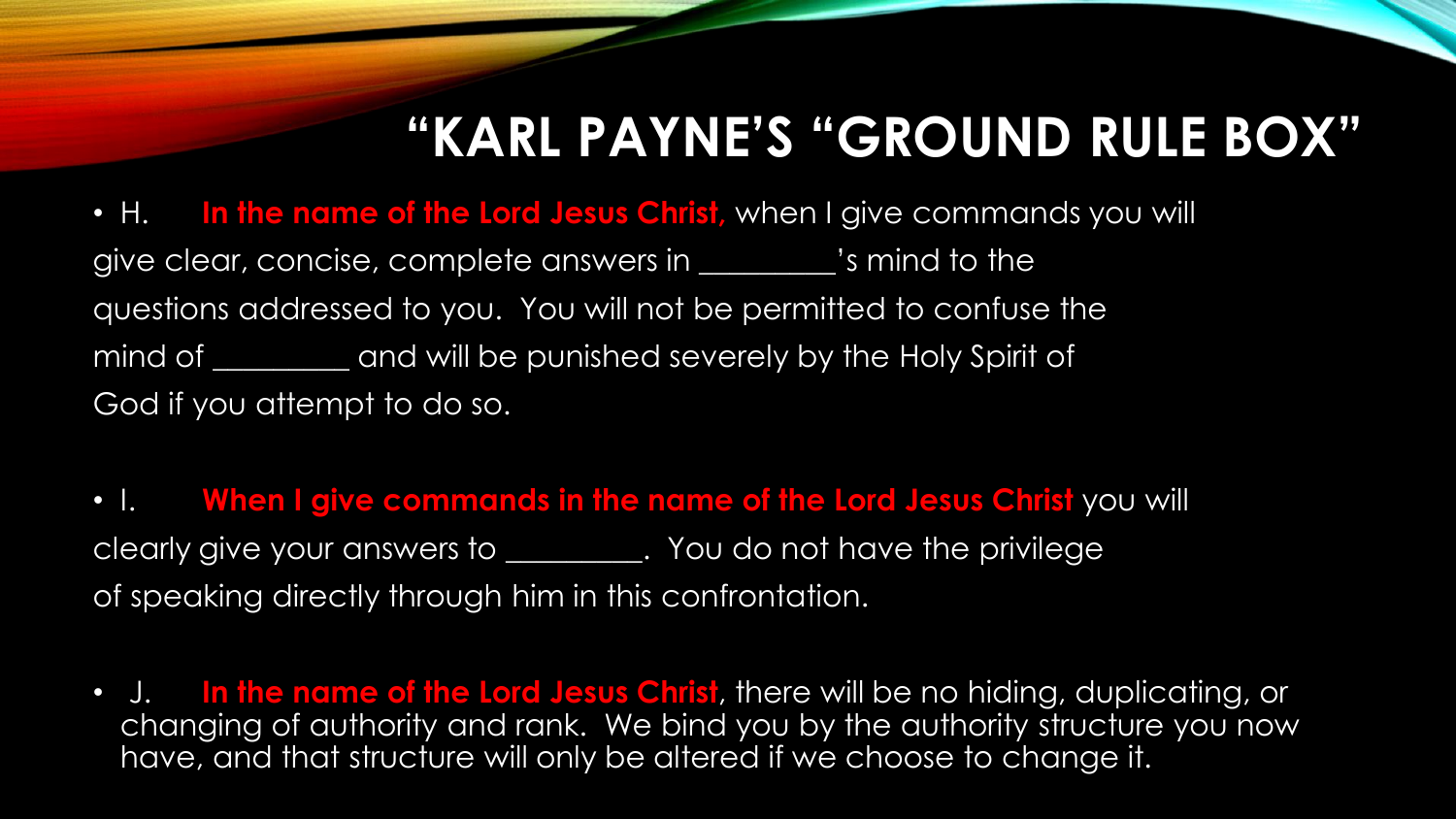• I. **We declare our victory over all the powers of darkness through our head, the Lord Jesus Christ**. We declare *that the Lord Jesus Christ has smashed the authority of Satan at the cross of Calvary where He made an open spectacle of your master.* Colossians 2:13-15 states: *And when you were dead in your transgressions and the uncircumcision of your flesh, He made you alive together with Him, having forgiven us* all of our transgressions, having cancelled out the certificate of debt *consisting of decrees against us and which was hostile to us; and He has taken it out of the way, having nailed it to the cross. When He had disarmed the rulers and authorities, He made a public spectacle of them, having triumphed over them through Him.*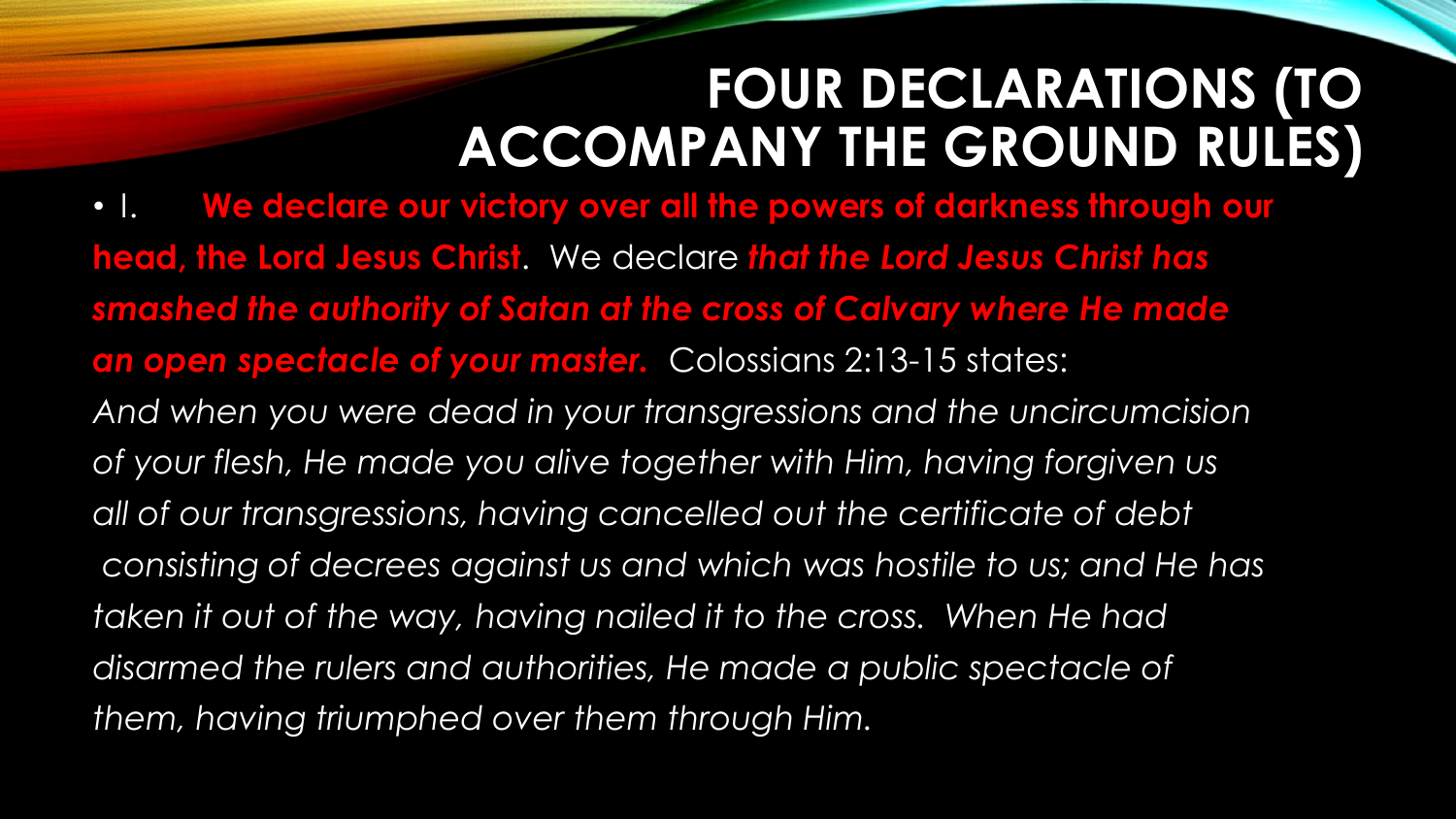- •II. We declare our **authority** over the powers of darkness through our Lord Jesus Christ. In Luke 10:18-20 Jesus told those who follow Him:
- *And He said to them, I was watching Satan fall from heaven like lightning. Behold, I have given you authority to tread upon serpentsand scorpions, and*  **over all the power of the enemy, and nothing shall** *injure you. Nevertheless do not rejoice in this, that the spirits are subject to you, but rejoice that your names are recorded in heaven.*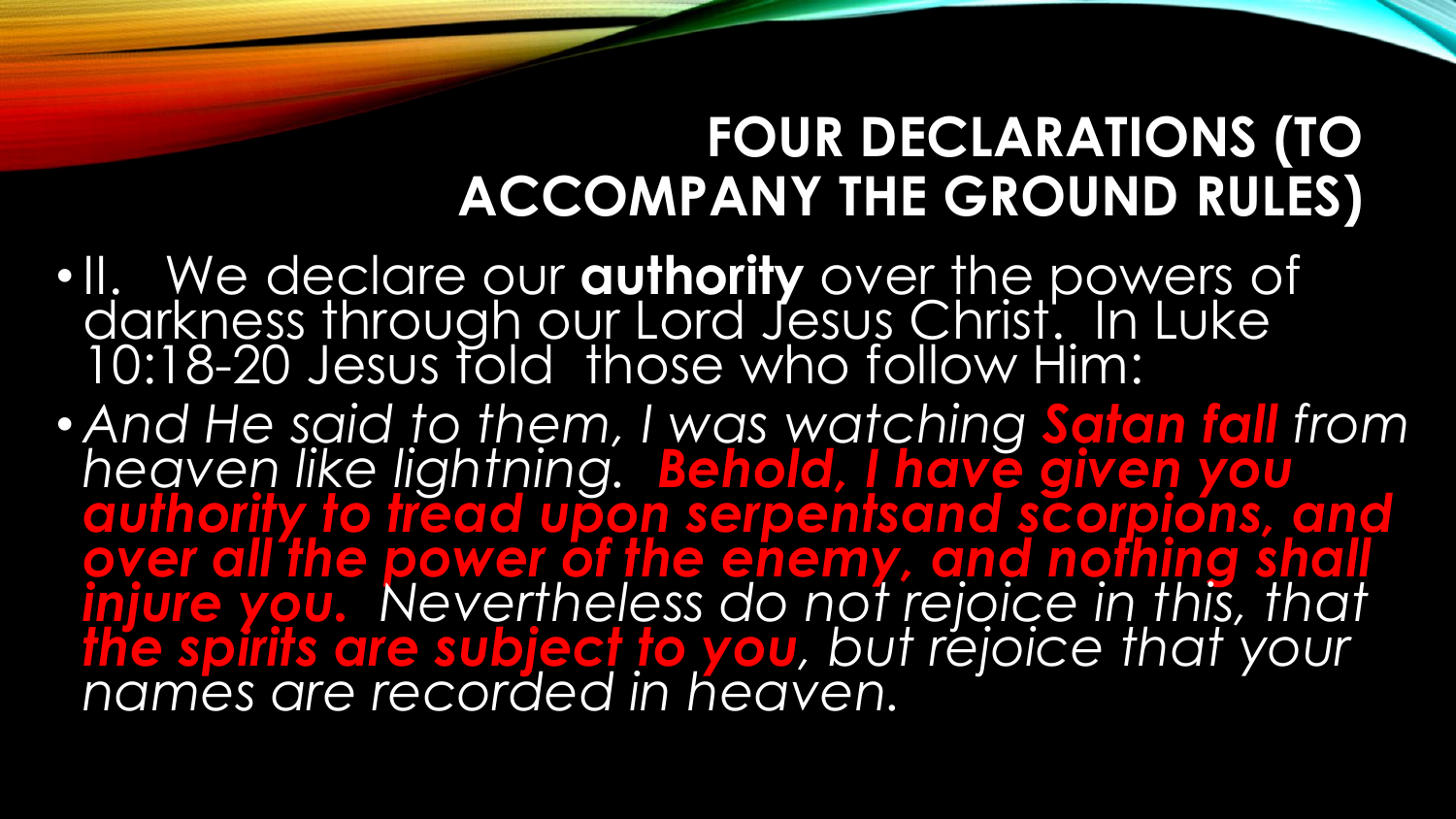•III. From the same Luke 10 passage we declare our **protection** from the

powers of darkness through our head, the Lord Jesus Christ. Jesus said,"*and nothing shall injure you* " We declare this to be true through our Lord Jesus Christ and stand upon it.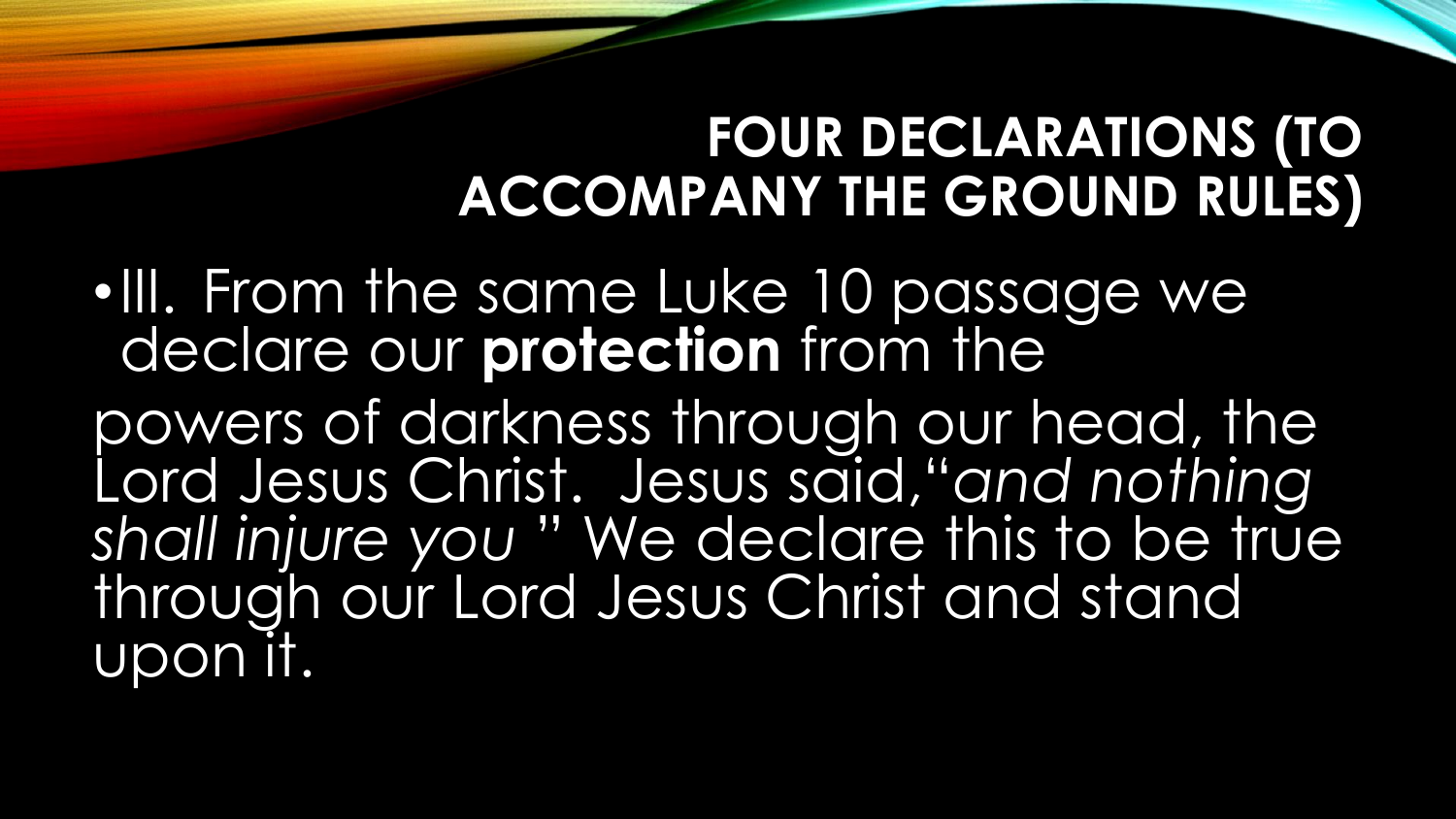• IV. We declare our position over the powers of darkness in Jesus Christ. Jesus Christ is our head and we make up His body. Ephesians 1:18-23 says:

*I pray that the eyes of your heart may be enlightened, so that you may know what* is the hope of His calling, what are the riches of the glory of His inheritance in the saints, and what is the surpassing greatness of His power toward us who believe. These are in accordance with the working of the strength of His might which He *brought about in Christ,when He raised Him from the dead, and seated Him at His right hand in the heavenly places, far above all rule and authority and power and dominion, and every name that is named, not only in this age, but also*

*in the one to come. And He put all things in subjection under His feet, and gave Him as head over all things to the church which is His body, the fullness of Him who fills all in all.*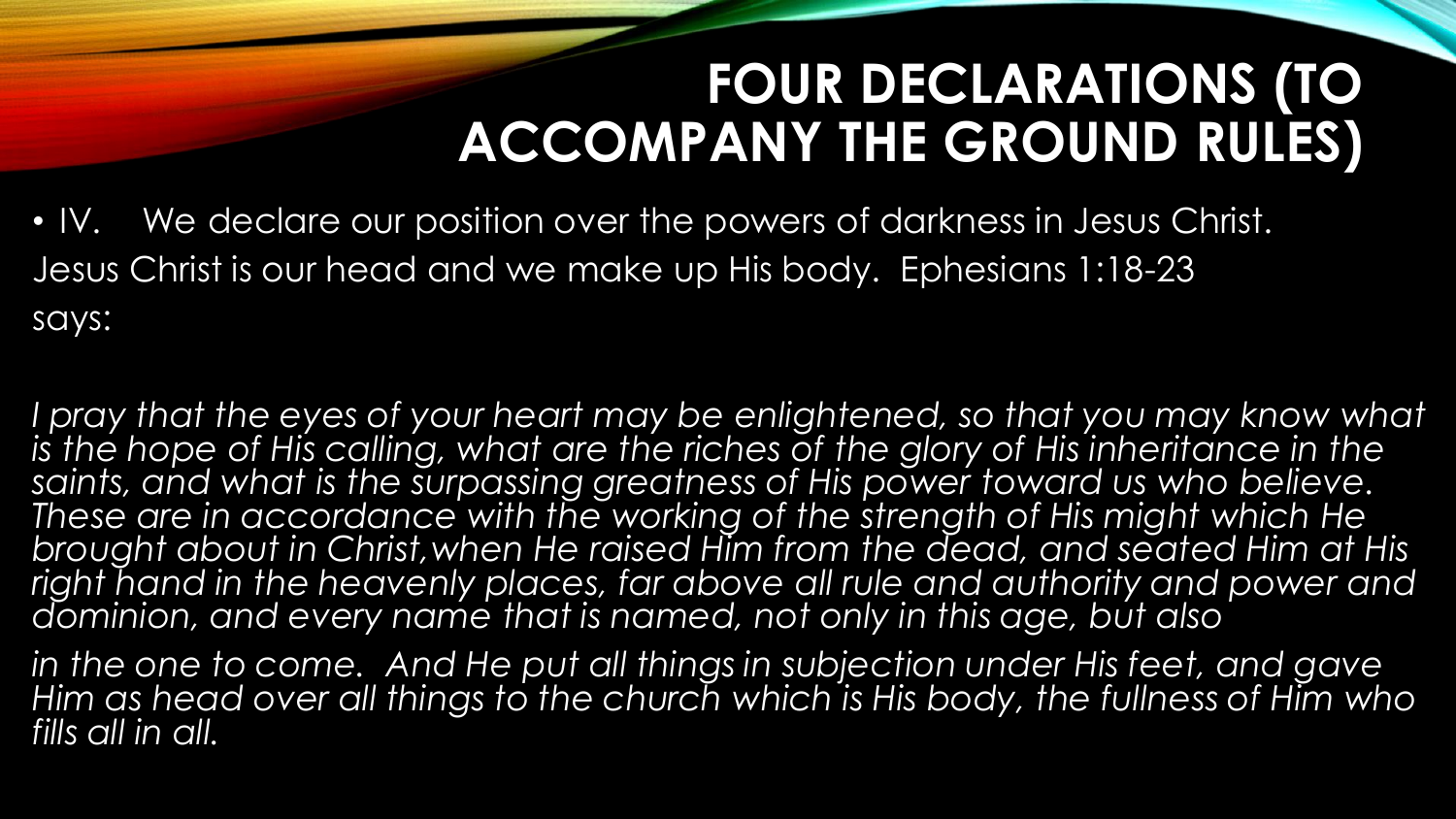#### **PERIODICALY CHECK UP WITH DELIVERED PERSON**

• After the person has been delivered, there must be a consistent follow-up ministry. How long? It depends upon the person's surrender to the Lordship of Christ. Demons will try to return and reclaim their former victim. The person must consciously refuse all solicitation from the demons. He must maintain a conscious dependence upon the Holy Spirit and a strong devotional life. "Scripture Union" has one of the finest devotional guides for the Christian. Saints should invite the person to have regular prayer, testimony, Bible study, hymn-singing, and good, solid, Christian FELLOWSHIP!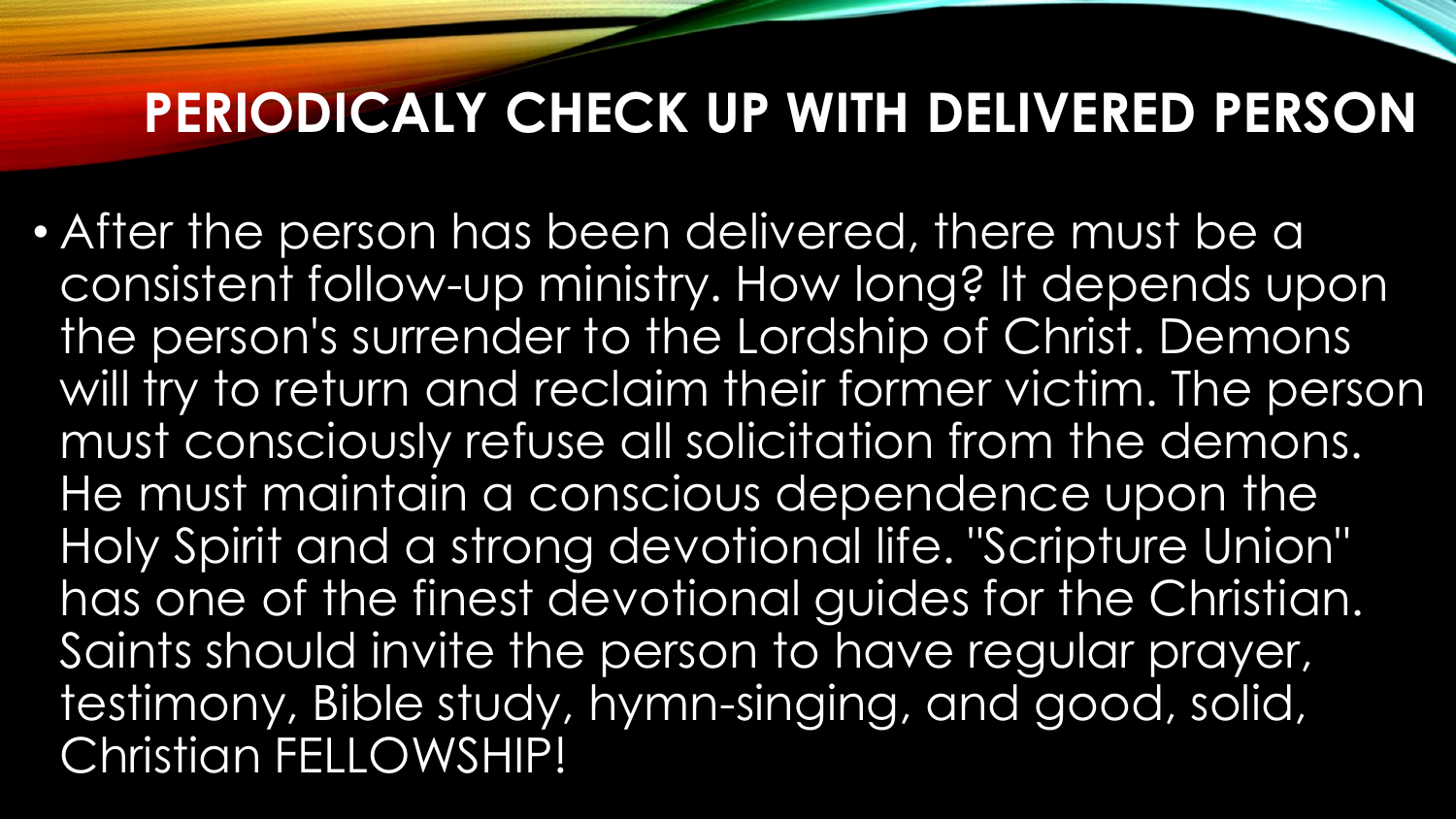## **THREE THINGS TO HELP A PERSON ONCE THEY HAVE HAD THE DEMONS CAST OUT**

- FROM THE WORK DEALING WITH THE KINGDOM OF SATAN **Three things will help the person after deliverance.**
- **1. Develop a daily devotional life. Scriptural Union is a good example of a devotion. You may ask the following questions as a guide to your daily devotion or Bible study.**
- **What is the main thought in the passage?**
- **What is revealed about God the Father, the Son, the Holy Spirit?**
- **What promise, command, advice, information is present in the passage?**
- **What example to follow and what warning to heed is in the passage?**
- **What insight of self, and in life situation is in the passage?**
- **What does God require of me to change in thought, word, or deed?**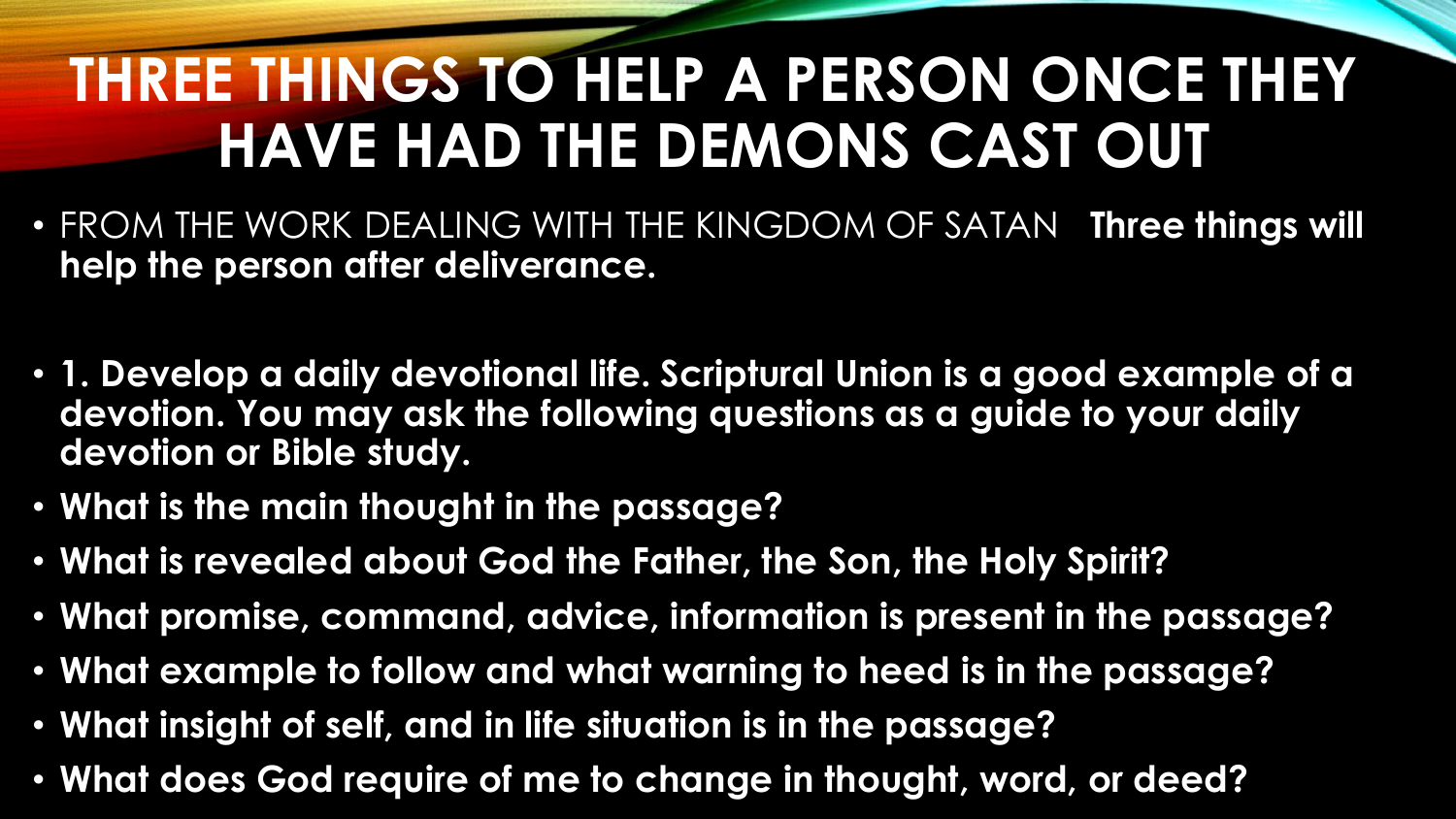#### **TRANSFORM YOUR MIND AND HELP PERSON GROW**

- **2. Discipline will and mind, keep mind active and positive.**
- **Read and meditate on God's Word and good Christian books. Learn to apply the Bible immediately to life and practice daily.**
- 3. **Develop a joyful inner life, and spend with other believers. Take time with the person delivered on a long term basis. They will need strong personal attention. Follow through with them. God is not in an instant push button building Christian life business. He wants us to be involved in discipling and growing them in their walk with Jesus Christ as Lord.**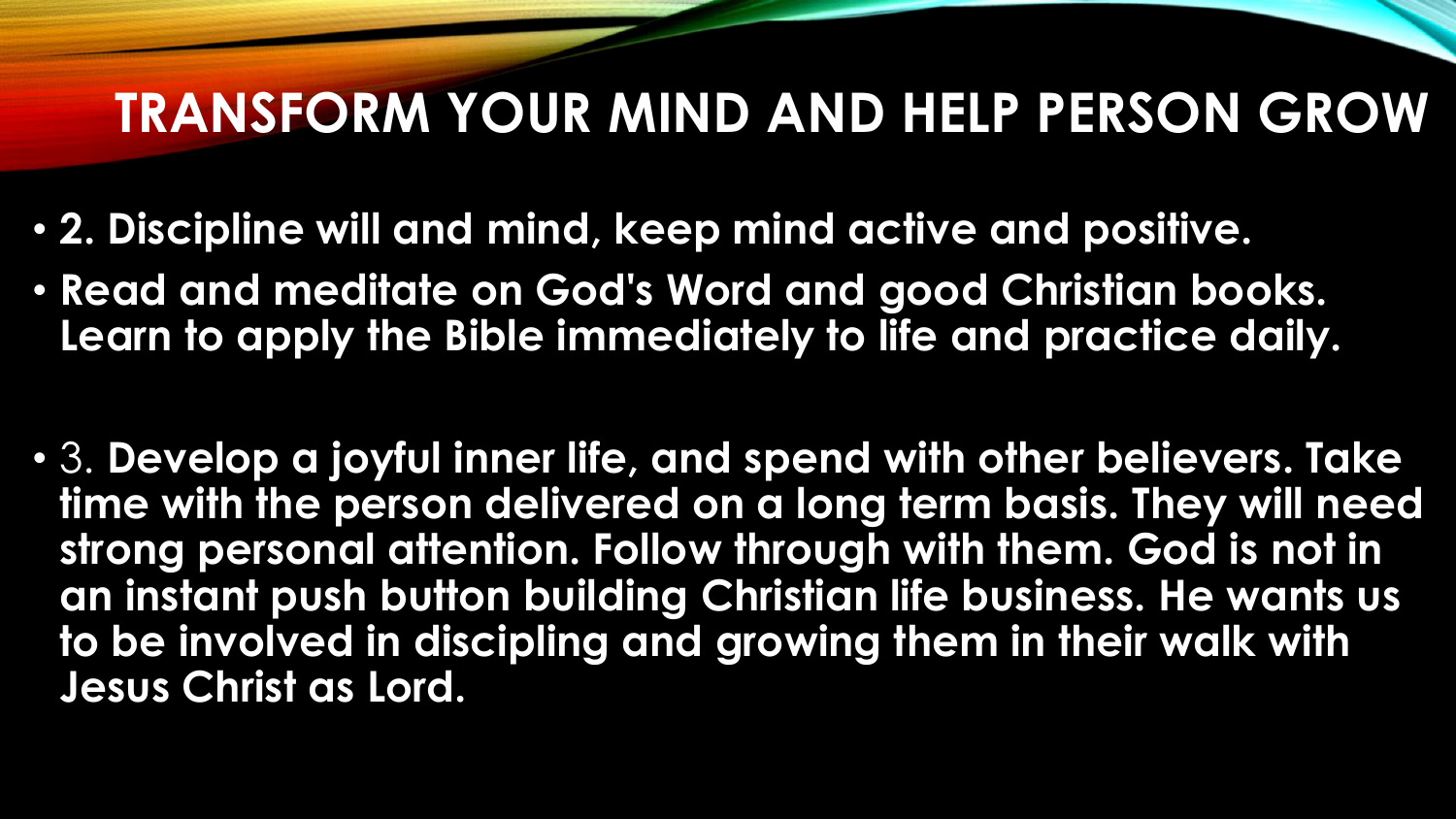### **LEARN TO REJOICE YOU ARE GOING TO HEAVEN**

• **Luke 10:20 is a very important verse for us to consider. A power against Satan is our rejoicing that our names are written down in heaven. Why? Because it means that we are part of God's family, kingdom, throne room, and that we have a special place of honor. The fact that we know who we are to God, leads us from self hatred and using man's appraisal to judge** our **worth. We are important to the glory of God! REJOICE IN GOD NOW! Colossians 3:1,2, this is your situation now! Ephesians 2:4-7, 22, 1:21, Satan and his angels, evil spirits, and men can't keep you in bondage of doubting God and hating self, if you trust God's love for you and the rest of the church, as well as the unsaved now. The following scriptures prove and confirm this fact: John 3:16, Hebrews 2:11, 11:16, Phil. 2:5-8, Isaiah 52: 10-53:12, Hebrews 12:1-4. Here is the key. Praise God and think Him; reject and bind Satan and his evil spirits, love love and let God minister to people through you. Don't forget to live out Ephesians 6:10-18!**